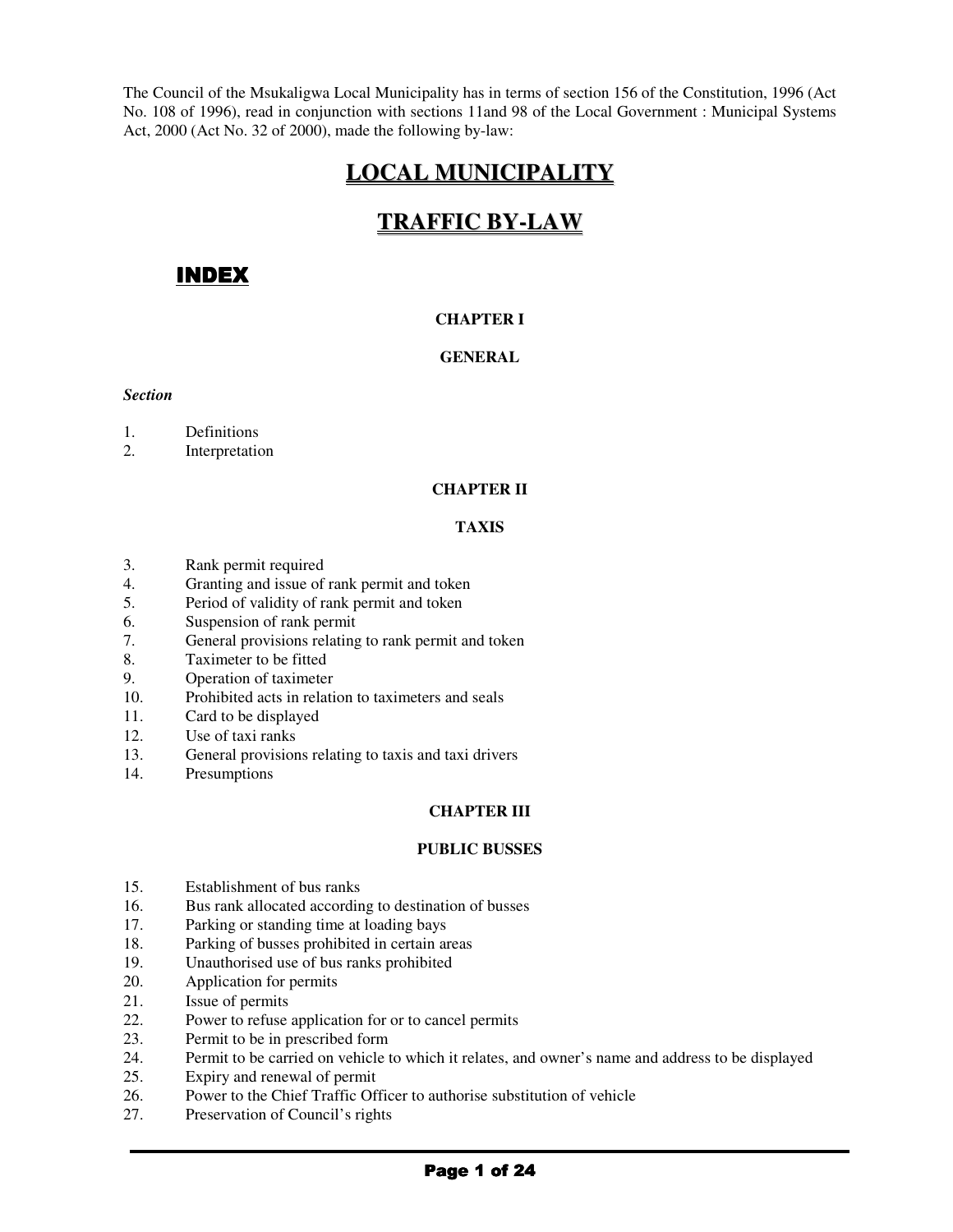- 28. Drivers to observe by-laws and instructions of traffic officers
- 29. Queues
- 30. Bus route and stopping places
- 31.
- 32.
- 33.
- 34.
- 35.
- 36.
- 37. Right to appeal to Council

#### **CHAPTER IV**

#### **METERED PARKING**

- 38. Prescribed fee shall be placed in parking meter
- 39. Prohibited Acts
- 40. Prescribed hours
- 41. Exemptions
- 42. Application for exemption
- 43. Presumptions

### **CHAPTER V**

#### **MEDICAL PRACTITIONERS – EXEMPTIONS FROM PARKING RESTRICTIONS**

44. Exemption of medical practitioner

## **CHAPTER VI**

### **GENERAL PROVISIONS RELATING TO PARKING**

- 45. Limitation on parking<br>46. Loading zones and par
- 46. Loading zones and parking bays<br>47. Acts prohibited in parking bays
- Acts prohibited in parking bays
- 48. Presumption regarding parking

### **CHAPTER VII**

## **TROLLEYS**

49.

### **CHAPTER VIII**

## **MISCELLANEOUS PROVISIONS**

- 50. Loads to be covered
- 51. Cleaning, washing and repairing of vehicles
- 52. Roller skates and skate boards
- 53. Obstructing procession
- 54. Refuse
- 55. Permission to use abnormal vehicles
- 56. Traffic officers escort duties
- 57. Offences and penalties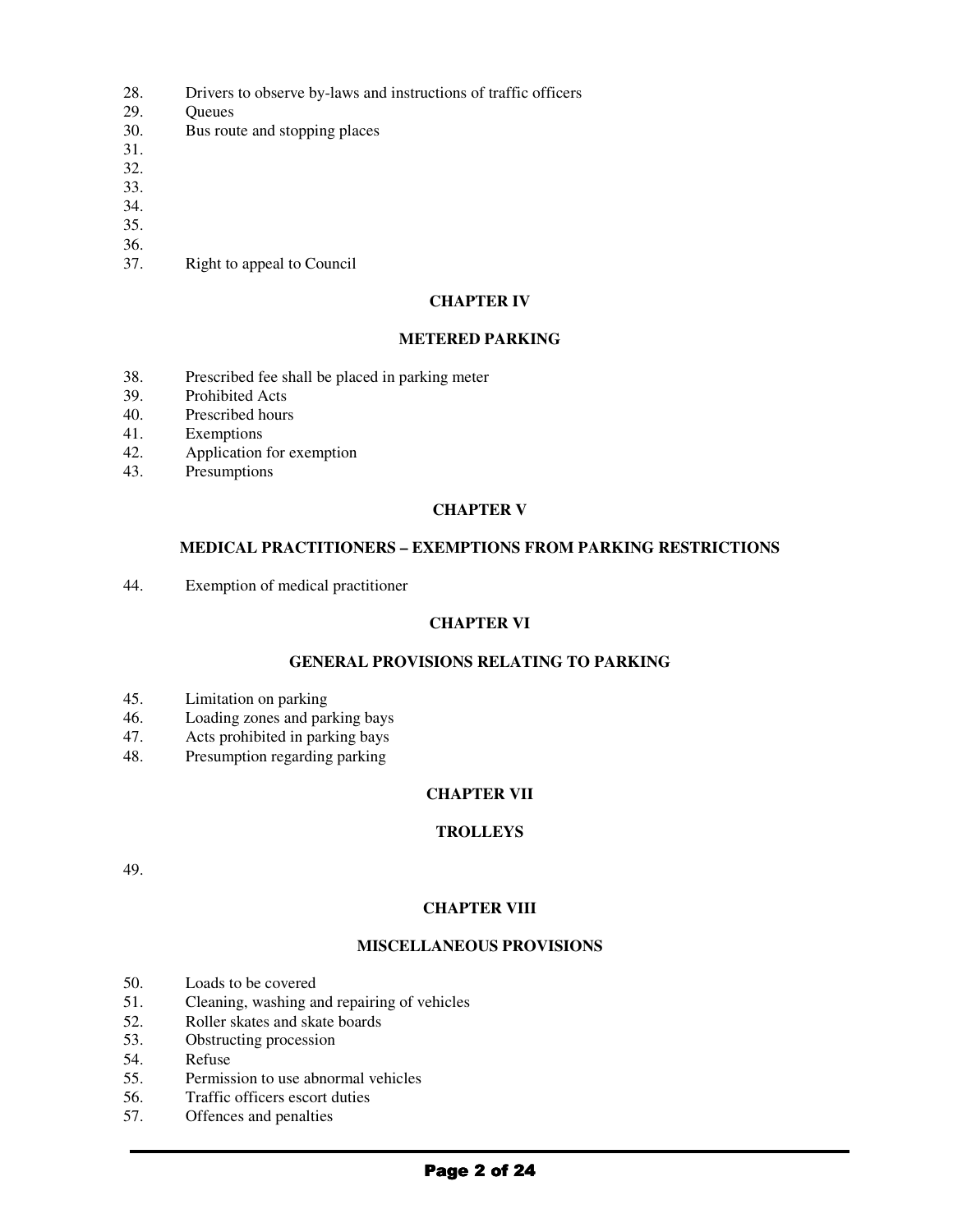| <b>CHA</b><br><b>PTE</b> | <b>SUBJECT MATTER</b>                                        | <b>BY-LAWS</b> |
|--------------------------|--------------------------------------------------------------|----------------|
| R<br>I                   | General                                                      | $1 - 2$        |
| П                        | Taxis                                                        | $3-14$         |
| III                      | Public busses                                                | 15-37          |
| IV                       | Metered parking                                              | 38-43          |
| $\mathbf{V}$             | Medical practitioners - Exemptions from parking restrictions | 44             |
| VI                       | General provisions relating to parking                       | 45-48          |
| VII                      | Trolleys                                                     | 49             |
| VIII                     | Miscellaneous provisions                                     | 50-57          |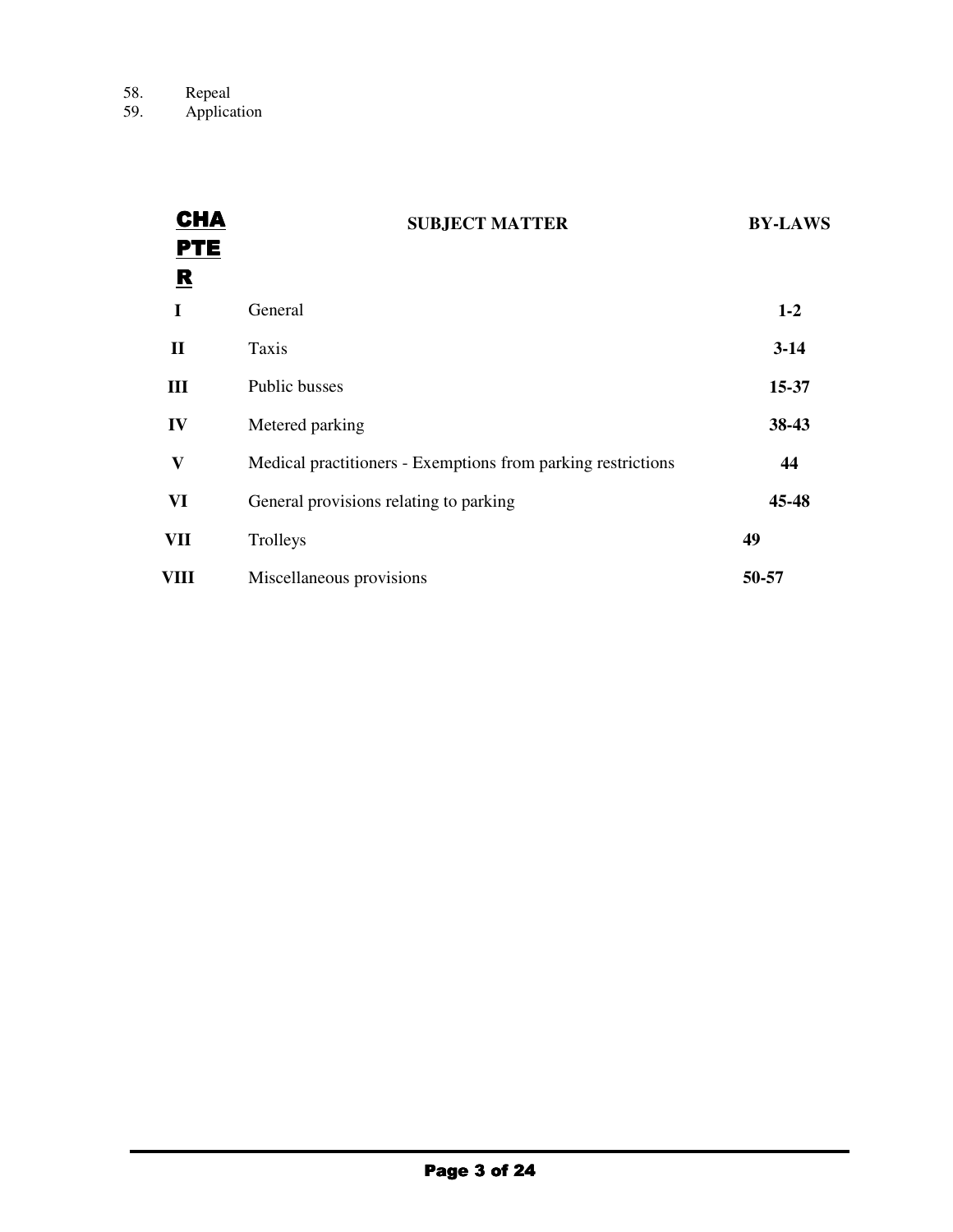## **CHAPTER 1**

#### **GENERAL**

#### **1. DEFINITIONS**

(1) In these by-laws, unless inconsistent with the context -

**"abnormal load"** means a load carried on a vehicle or combination of vehicles which does not comply with the requirements of the Road Traffic Act;

**"abnormal vehicle"** means a vehicle or combination of vehicles which do not comply with the requirements of the Road Traffic Act;

**"bus rank"** means any place designated or any area demarcated for the exclusive parking of busses;

**"bus stop"** means any place or area designated or demarcated as a bus stop, by a road traffic sign, for the purpose of loading and offloading passengers;

**"Central Business District"** means the central parts of township areas within the area of jurisdiction of Council, as indicated on the Council's Framework Plans;

**"Council"** means the Msukaligwa Local Municipality;

**"Director"** means the person appointed by the Council as Director Public Safety for the Department Public Safety or his delegated representative in writing;

**"general industrial area"** means the industrial areas within the area of jurisdiction of Council as indicated on the Council's Framework Plans;

**"loading zone"** means any portion of a public road designated or demarcated as a loading zone by a road traffic sign;

**"medical practitioner"** means a person registered as such under the Health Professions Act, 1974 (Act 56 of 1974);

**"metered parking bay"** means a parking bay in conjunction with which a parking meter has been installed;

**"parking bay"** means any portion of a public road demarcated as a parking bay or parking place by a road traffic sign or marking;

**"ply for hire"** means to use a motor vehicle for hire or reward or make a motor vehicle available at any place for the purposes of so conveying passengers and goods;

**"prescribed fee"** for the purpose of Chapter IV means the fee prescribed in terms of section 106 of the Road Traffic Act in respect of the metered parking bay concerned;

**"prescribed tariff"** means the fares and charges prescribed by Council in respect of any journey undertaken in a taxi;

**"proprietor"** in relation to any taxi means a person carrying on the business of conveying passengers in such taxi for hire or reward;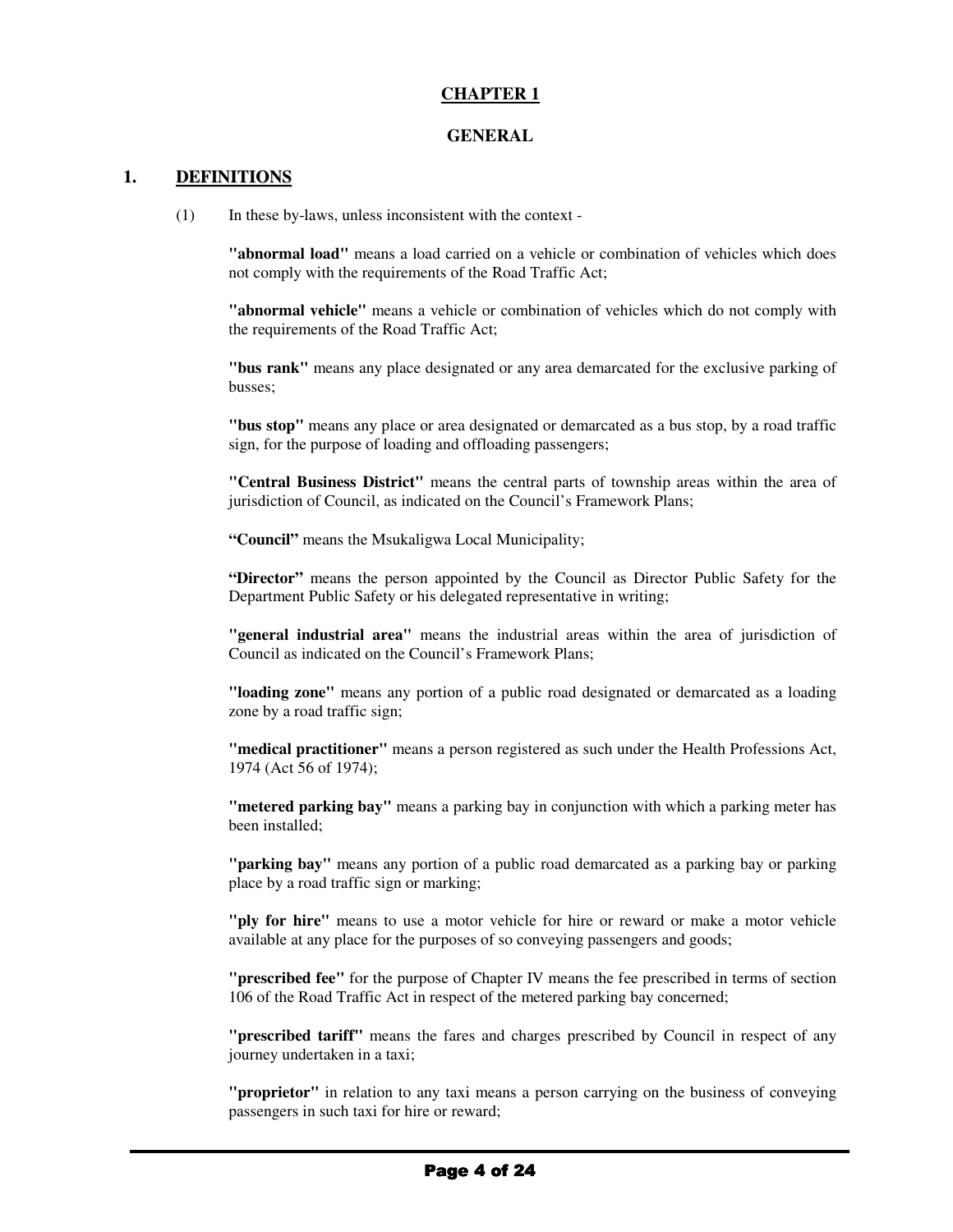**"public car park"** means any land reserved as a public car park as indicated in the town planning maps.

**"road carrier permit"** means a public road carrier permit issued in terms of the Road Transportation Act, 1977 (Act 74 of 1977) or Land Transport Act (22 of 2000);

**"Road Traffic Act"** means the National Road Traffic Act 1996 (Act No. 93 of 1996 as amended) ;

**"taxi"** means a public motor vehicle (other than a public bus) used for the conveyance of passengers or of passengers and goods;

**"taximeter"** means a device designed or adapted for recording the distance travelled by taxi and the fares and charges to be paid by passengers travelling therein;

**"taxi rank"** means any place designated or area demarcated as a taxi rank or for the exclusive parking of taxis by a road traffic sign;

**"token"** for the purpose of -

- (a) Chapter II means a token issued under section 4(4) and
- (b) Chapter V means a token depicting a white cross on a black background;

**"traffic officer"** has the meaning assigned to it in the Road Traffic Act and any person appointed as such by Council, any person acting in that capacity, and includes any person appointed by Council as a traffic warden, casual traffic warden or any authorised traffic officer in the employ of the Provincial Administration;

**"trolley"** means any trolley exclusively operated by human power;

(2) Words applying to any individual shall include persons, companies and corporations, and the masculine gender shall include females as well as males, and the singular number shall include the plural and *vice versa*.

#### **2. INTERPRETATION**

Subject to the provisions of this section, any word or expression used in these by-laws to which a meaning has been assigned in the Road Traffic Act shall bear that meaning unless the context indicates otherwise.

# **CHAPTER II**

# **TAXIS**

## **3. RANK PERMIT REQUIRED**

A person may not use, or ply for hire, any vehicle as a taxi unless such vehicle has been issued with a valid taxi rank permit issued by Council under this chapter.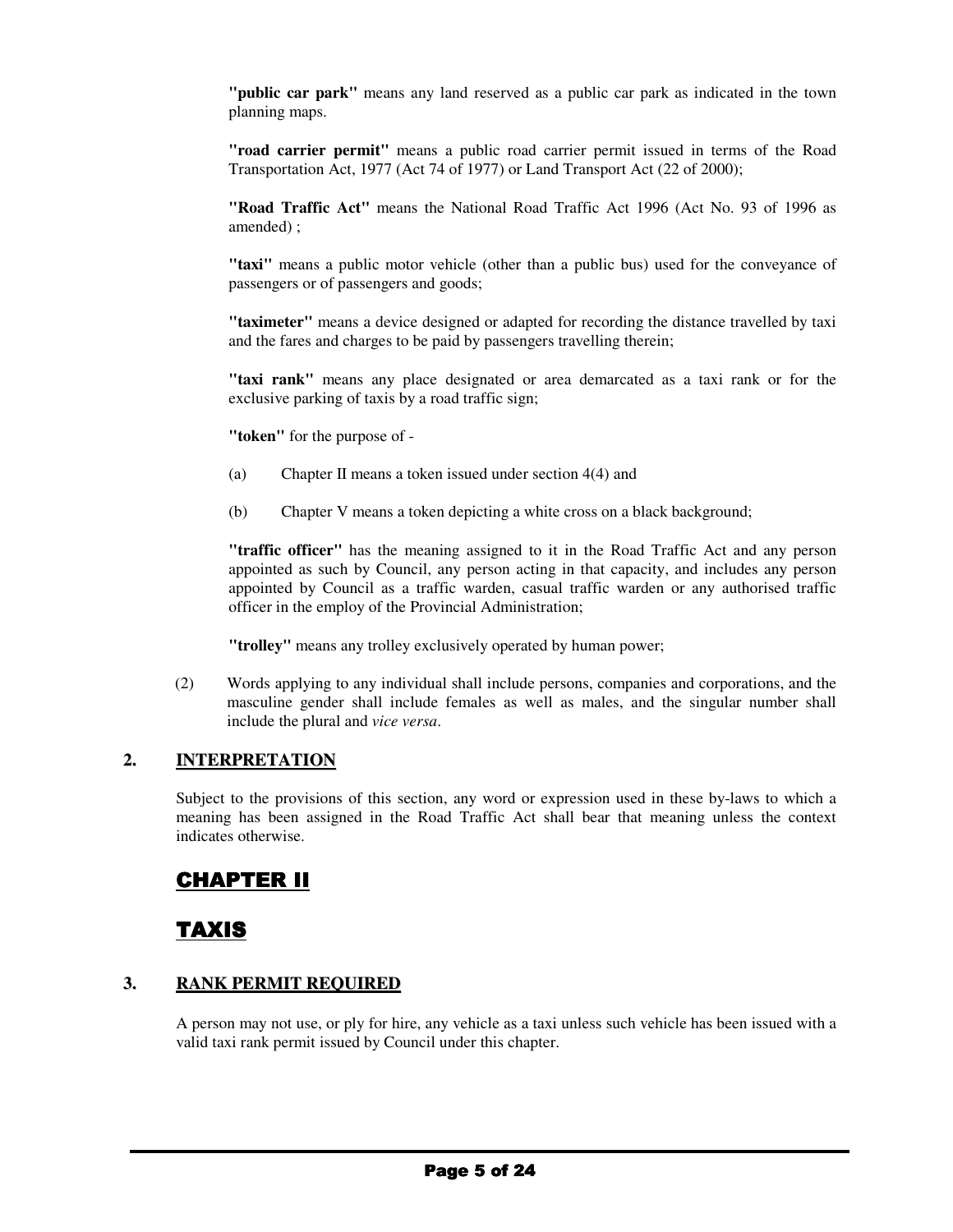## **4. GRANTING AND ISSUE OF RANK PERMIT AND TOKEN**

- (1) Any person wishing to obtain a taxi rank permit as contemplated in section 3, shall submit such an application to the Director on the prescribed form, which form is obtainable from the offices of the Director.
- (2) The Director may grant and issue a taxi rank permit applied for in accordance with subsection (1) if he or she is satisfied -
	- (a) that the vehicle concerned
		- (i) complies with the provisions of this chapter and any other law applicable to vehicles used as taxis;
		- (ii) has been fitted with a taximeter which complies with the provisions of section  $8(1)$ , or has been exempted under section  $8(2)$ ;
		- (iii) can be accommodated in the area, taxi rank or other place specified in the application;
	- (b) that it is desirable that such vehicle be permitted to ply for hire as a taxi from such area, taxi rank or place;
	- (c) that the taxi rank fee or fees determined by Council from time to time, have been paid; and
	- (d) that the applicant is in possession of a valid certificate from the Local Road Transportation Board to operate the said taxi in the area of jurisdiction of the Council.
- (3) The Council may, when granting a taxi rank permit under subsection (2), impose such conditions, restrictions and requirements in respect of the vehicle concerned, its equipage and the use of the area, taxi rank or other place from which it is to ply for hire as it may deem necessary in the interest of the safety and convenience of pedestrians and vehicular traffic.
- (4) The Council shall, with every taxi rank permit issued under sub-section (2), issue a token specifying -
	- (a) the year for which such permit has been granted;
	- (b) the registration mark allotted to the vehicle concerned;
	- (c) the make of such vehicle;
	- (d) the area, taxi rank, or other place from which such vehicle may ply for hire; and
	- (e) the number of the taximeter approved for use by such vehicle.
- (5) The proprietor of a taxi in respect of which a taxi rank permit has been issued under these bylaws, shall advise the Director -
	- (a) of any change of his residential and/or postal address during the year of validity of such permit; or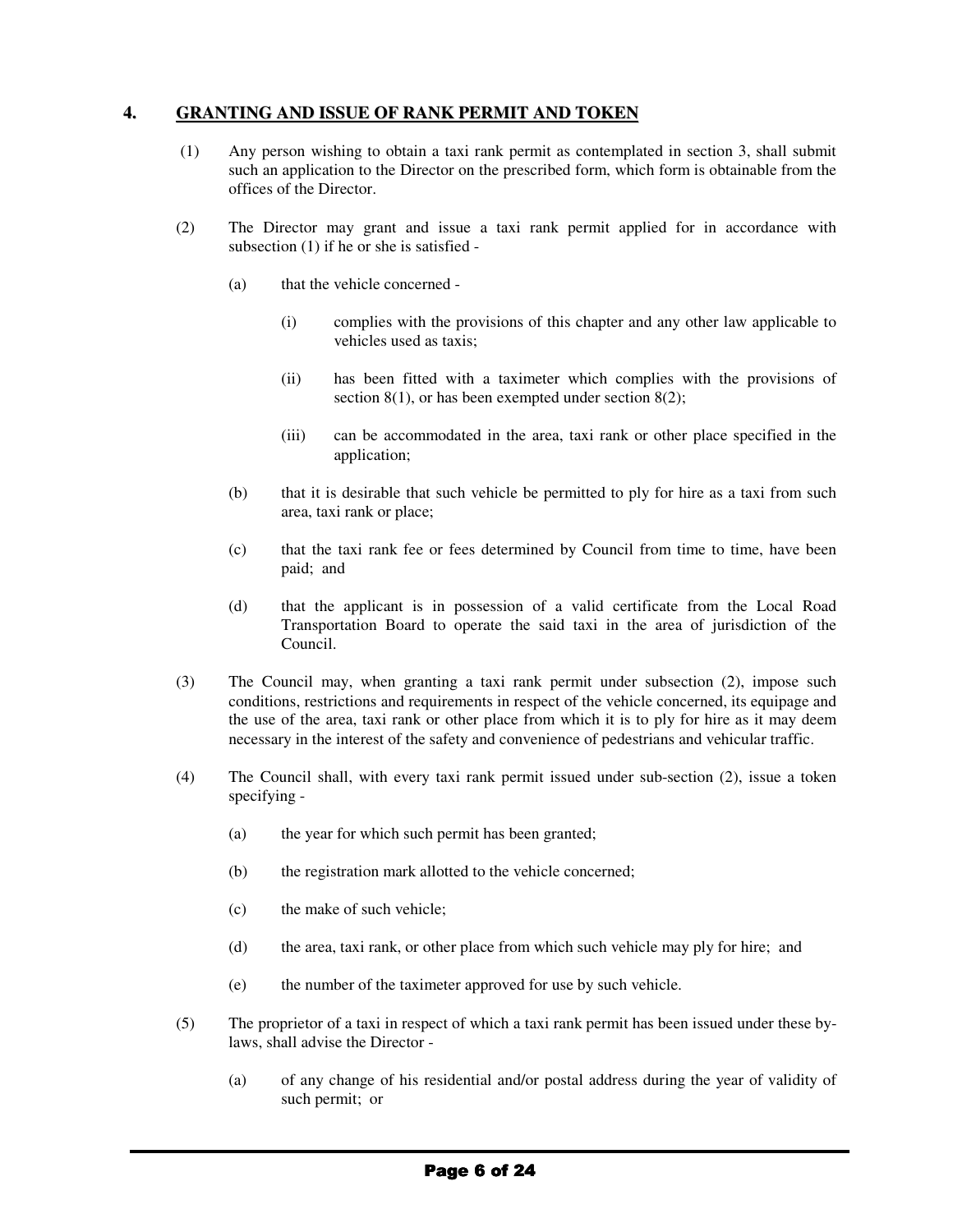(b) when disposing of or otherwise ceasing to be the proprietor of such taxi during the said year, the name and address of the person to whom it was disposed of or other cause of his ceasing to be the proprietor thereof, within seven days of the event.

## **5. PERIOD OF VALIDITY OF RANK PERMIT AND TOKEN**

A permit and token issued under section 4 shall be valid from the date of issue until 31 December of the year during which it was issued.

## **6. SUSPENSION OF RANK PERMIT**

.

- (1) The Director may by notice in writing served on the proprietor of a taxi, suspend the operation of the current taxi rank permit issued in respect of such taxi, for so long as such taxi or the taximeter fitted thereto fails to comply with the provisions of this chapter, any other law relating to vehicles used as taxis or any condition, requirement or restriction imposed under section 4(3) or 8(2).
- (2) Such proprietor shall immediately, upon receipt of such notice, deliver the current token issued in respect of such taxi to the Director.
- (3) The Director shall withdraw such suspension and return such token to such proprietor upon being satisfied that such taxi or taximeter again complies with the aforementioned provisions.

## **7. GENERAL PROVISIONS RELATING TO RANK PERMIT AND TOKEN**

- (1) No person shall, except with the written consent of the Director ply to hire with a taxi from any place other than the area, taxi rank or other place specified on the current taxi rank permit and token issued in respect of such taxi.
- (2) No person shall
	- (a) affix a token to any vehicle other than the taxi in respect of which it was issued;
	- (b) ply for hire with a taxi
		- (i) unless the token in respect of such taxi for the current year is affixed to the left hand side of the windscreen thereof so that its face is clearly visible from the outside;
		- (ii) while any token other than the token except the vehicle licence disk and other tokens required by law, issued in respect of such taxi is affixed thereto;
		- (iii) while any token which has ceased to be valid is affixed to such taxi; or
		- (iv) while the operation of the taxi rank permit issued in respect of such taxi for the current year is suspended under section 6.

### **8. TAXIMETER TO BE FITTED**

(1) Subject to the provisions of sub-section (1), no person shall ply for hire with a taxi unless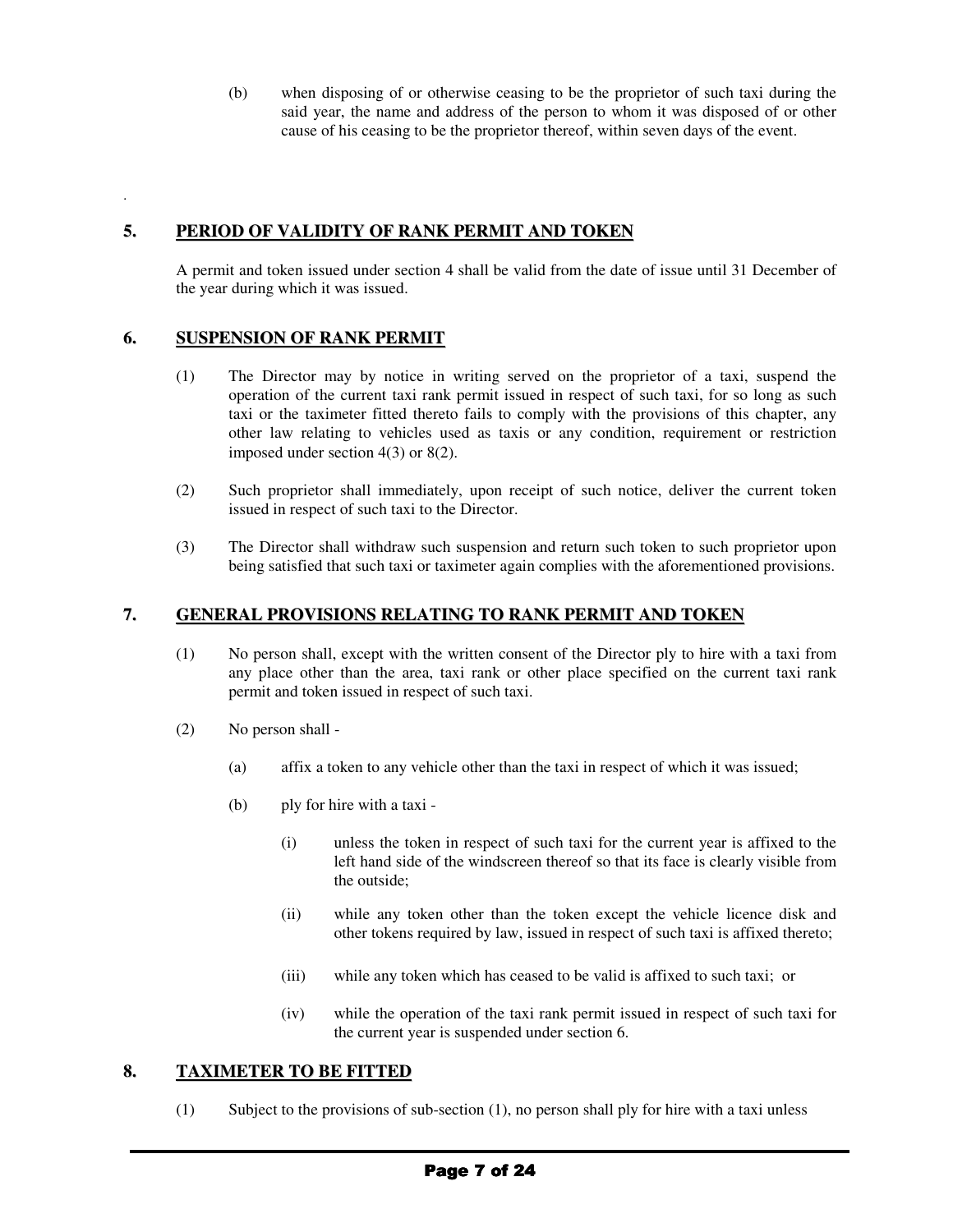- (a) it is fitted with a taximeter where prescribed which has been approved and sealed by the Director;
- (b) such taximeter
	- (i) is in good working order;
	- (ii) is operated solely from the gearbox of such taxi or from such other portion of the mechanism thereof as the Director may approve in writing;
	- (iii) correctly records the fare and charges payable in accordance with the prescribed tariff by any passenger travelling in such taxi;
	- (iv) Is clearly visible from outside such taxi;
	- (v) has an illuminated dial which is free of dirt and clearly visible to all passengers travelling in such taxi; and
	- (vi) is positioned so that every seal affixed thereto by the Director can readily be inspected;
- (c) every seal affixed to such taximeter by the Director is intact and undamaged.
- (2) The Director may at his discretion and subject to such conditions, restrictions and requirements as he or she may deem necessary exempt for such period as he or she may specify, the proprietor of any taxi from compliance with all or any of the provisions of subsection (1) in respect of such taxi and may likewise withdraw any such exemption or vary the conditions, restrictions or requirements subject to which it was granted.

## **9. OPERATION OF TAXIMETER**

The driver where prescribed of a taxi -

- (a) shall cause the taximeter fitted thereto to come into operation
	- (i) upon a passenger entering such taxi in order to commence a journey at a place from which such taxi is plying for hire;
	- (ii) upon arrival at the starting point of a passenger's journey in any other case;
- (b) shall cause such taximeter to stop recording upon arrival at such passenger's destination.

## **10. PROHIBITED ACTS IN RELATION TO TAXIMETERS AND SEALS**

- (1) No person shall
	- (a) break or in any way tamper with a taximeter or any connection or apparatus thereto or with any seal affixed thereto by the Director;
	- (b) tamper or interfere with any tyre, mechanism or fitting of a taxi so as to cause the taximeter fitted thereto to register any fare or charge other than a fare or charge in accordance with the prescribed tariff; or
	- (c) cause a taximeter to come into operation before the time specified in section 9 or permit a taximeter to continue operating after the time there specified.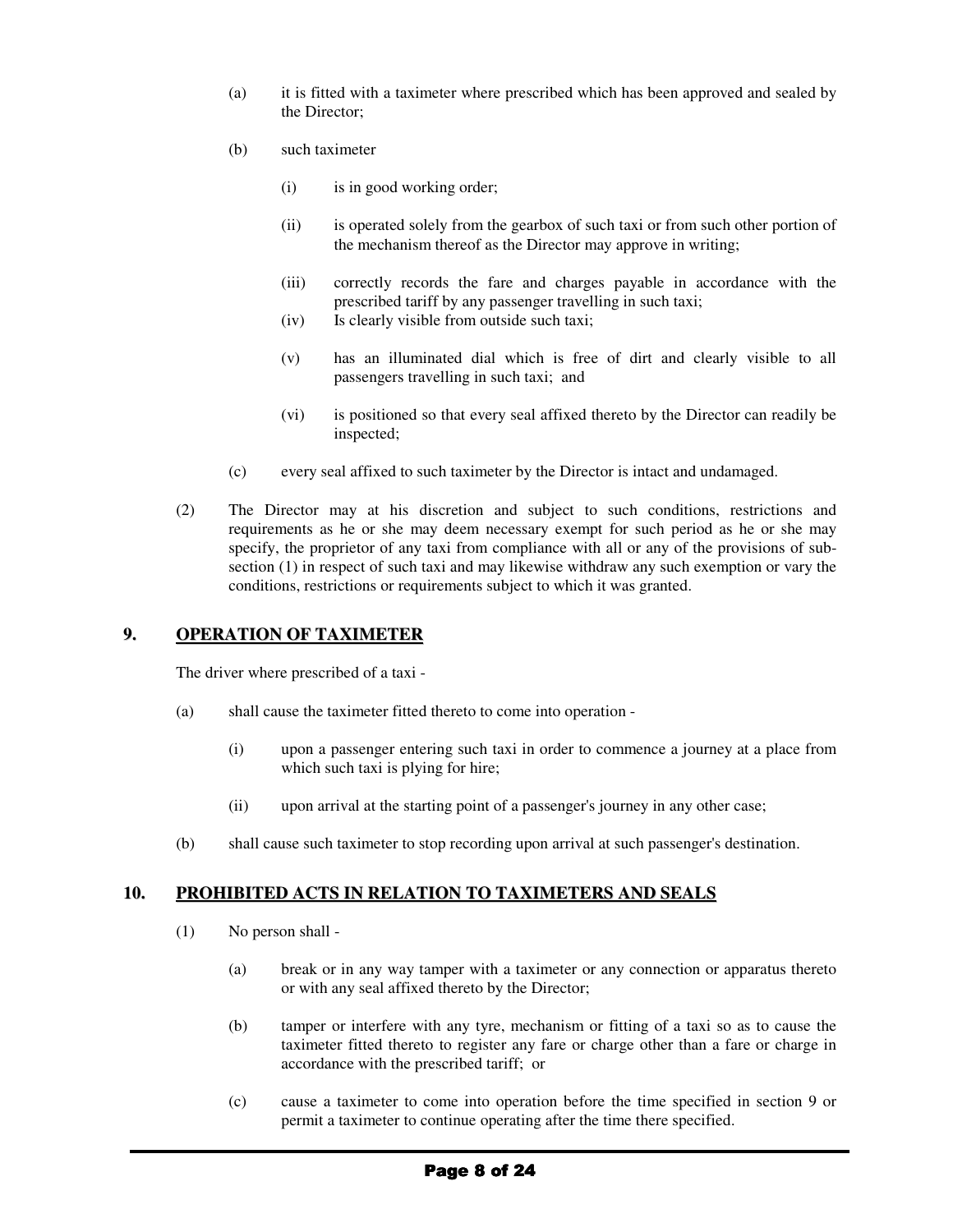- (2) No person shall ply for hire with a taxi
	- (a) after the taximeter fitted thereto has been out of order or any seal affixed thereto by the Director has been broken or defaced, until the Director has again approved and sealed such taximeter;
	- (b) while such taxi is fitted with tyres which are of a size or at a pressure other than the size and pressure specified on the card referred to in section 11; or
	- (c) which is fitted with a taximeter other than one complying with the provisions of section 8.

## **11. CARD TO BE DISPLAYED**

- (1) No person shall ply for hire with a taxi for passengers unless a card issued by the Director specifying -
	- (a) the prescribed tariff applicable to such taxi;
	- (b) the number of seats available in such taxi for passengers;
	- (c) the size of the tyres on the wheels of such taxi;
	- (d) the air pressure to be maintained in such tyres;

is permanently affixed in such taxi so that the face thereof is clearly visible to all passengers travelling in such taxi.

(2) The provisions of sub-section (1) shall not apply in respect of any taxi for so long as an exemption granted to the proprietor thereof in terms of section 8(2) in respect of such taxi is in operation and all conditions, restrictions and requirements imposed in terms of the by-laws are being complied with.

## **12. USE OF TAXI RANKS**

- (1) Subject to the provisions of these by-laws or any other law, a driver of a taxi shall, when plying for hire at a taxi rank, be available and ready to be hired at all times and no such driver shall refuse to carry any passenger or passengers up to the number of seats available in his taxi to any place within the Municipality unless he or she has been previously hired; and
	- (a) can produce written proof of such hiring.
- (2) When plying for hire the driver of a taxi shall park his taxi on the place which has been allocated to him by Council as specified in section 4.
- (3) No driver of a taxi shall, when plying for hire at a taxi rank
	- (a) leave his taxi unattended for a period exceeding one hour; or
	- (b) permit any person to remain or wait in his taxi.
- (4) No person shall park or stop a taxi which is not roadworthy in a taxi rank or cause or permit such a taxi to remain in a taxi rank.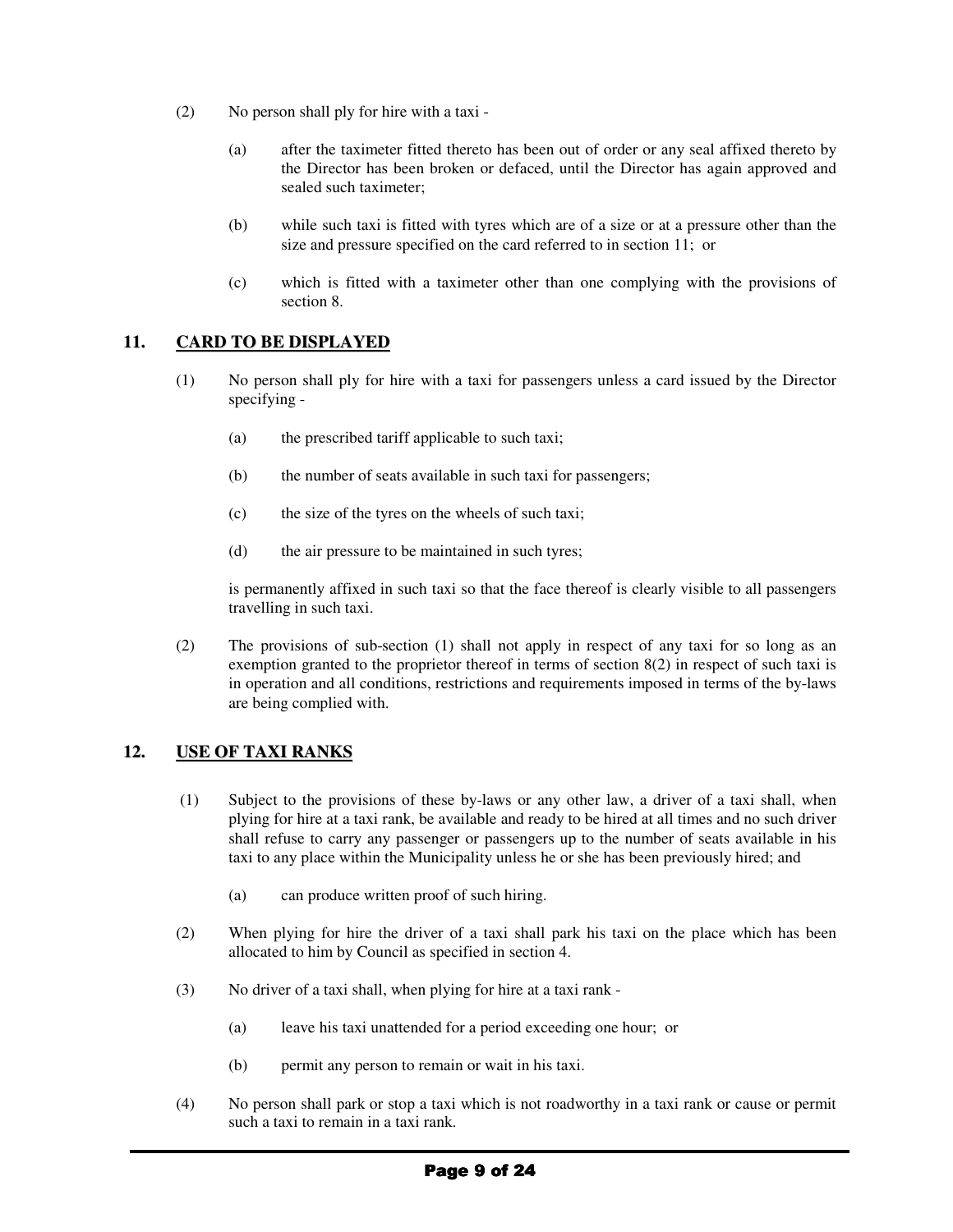(5) No person shall park or stop in a taxi rank any vehicle other than a taxi in respect of which a permit and token specifying such taxi rank has been issued for the current year.

## **13. GENERAL PROVISIONS RELATING TO TAXIS AND TAXI DRIVERS**

- (1) No person shall ply for hire with a taxi which is not roadworthy, clean and of a neat and presentable appearance.
- (2) No driver of a taxi shall
	- (a) conduct himself in a disorderly manner;
	- (b) canvass for fares;
	- (c) stand or wait with his taxi in a public street or public place when not hired except in the area, taxi rank or other place specified in the token issued in respect of his taxi, for the current year;
	- (d) after being hired
		- (i) allow any person other than the person who has hired his taxi to be conveyed therein except on the directions or with the permission of the latter;
		- (ii) drive to his destination by any but the most direct route unless he or she is directed to the contrary by the person who has hired his taxi;
		- (iii) in any way delay in complying with or fail to comply with his obligations under the agreement concluded with the person who has hired his taxi;
	- (e) when plying for hire, cause or permit his taxi to stand or remain in such a position that it will obstruct or hinder passengers wishing to enter or leave any other vehicle; or
	- (f) prevent or attempt to prevent the driver of any other taxi from lawfully obtaining or conveying passengers.
- (3) A driver of a taxi shall, immediately after conveying any passenger, search his taxi for any goods which may have been left therein by such passenger and shall cause any such goods found by him to be handed in at the nearest police station without unreasonable delay.

## **14. PRESUMPTIONS**

- (1) Whenever any person is or goods are conveyed by taxi for hire or reward in contravention of any provisions of this chapter, it shall be presumed, until the contrary is proved, that the proprietor of such taxi caused or permitted such person or goods to be so conveyed.
- (2) If in any prosecution under this chapter, it is proved that a person has conveyed passengers or goods in a motor vehicle on a public road it shall be presumed, until the contrary is proved, that he or she so conveyed such passengers or goods for hire or reward.

The driver of a taxi shall, until the contrary is proved, be deemed to be proprietor thereof.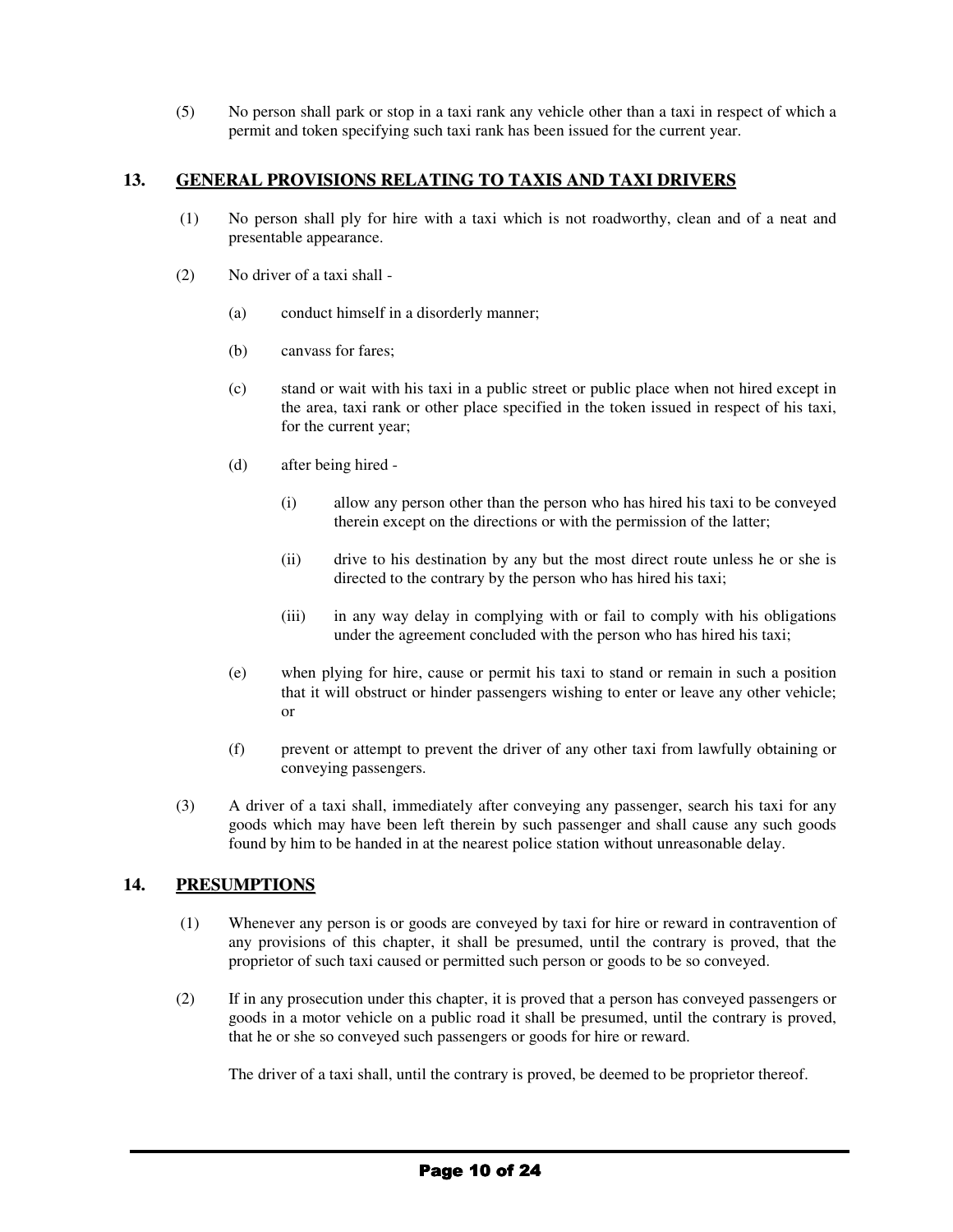# **CHAPTER III**

## **PUBLIC BUSSES**

## **15. ESTABLISHMENT OF BUS RANKS**

- (1) The ranks (hereinafter referred to as bus ranks) on the portions of public roads and places open to the public and on the area of land prescribed by Council shall be established as special parking places for the parking of public busses and which are authorised to use such bus ranks by permit issued in terms of these by-laws. Such bus ranks shall be indicated by traffic signs and markings erected and marked in accordance with the relevant provisions of the Road Traffic Act.
- (2) (a) The Director shall demarcate and cause to be set aside in such bus rank, in the manner hereinafter provided, a specific area or areas subdivided into spaces each sufficient to accommodate at least one bus (hereinafter referred to in these by-laws as "loading bays"), to be used exclusively for the purpose of accommodating public busses only while passengers are allowed to board or alight. The area or areas so set aside in such rank shall not be less than that which is sufficient to accommodate the number of busses at one time, prescribed by the Director; provided, however, that each bus service for which the bus rank concerned is reserved in terms hereof shall be allocated the right to use at least one loading bay in such bus rank either separately or in conjunction with other services for which the rank is so reserved. The number of loading bays to be allocated to any particular service shall be decided by the Director with due regard to the total number of bays available in the bus rank, and the number of vehicles operated by the owner or owners of the service concerned.
	- (b) Any area remaining in any bus rank after the loading bays have been demarcated, and after provision has been made for purpose ancillary to the bus rank, including provision for the convenience and accommodation of intending passengers, and the entry and exit of vehicles and pedestrians, shall be made available and demarcated by the Director for the purpose of setting down passengers and parking busses whilst not engaged in picking up or loading passengers. Such parking areas may, but need not necessarily be subdivided and such subdivisions may be allocated for the use of specific services in the manner provided in paragraph (a) hereof.
	- (c) The subdivision of loading or parking areas into bays in terms of the preceding paragraph shall be effected by means of parking lines or other demarcations painted or otherwise clearly indicated on the surface of the traffic-way and such bays may be numbered or otherwise identified. The allocation or reservation of loading bays may be effected by means of signs, notices or other suitable markings showing the outer terminal points or descriptive names of the service or services for which they have been reserved.
	- (d) Whenever he or she considers it reasonably necessary to do so, in order to ensure the fair and equitable distribution between the various permit holders of the accommodation available in any parking area demarcated in terms of paragraph (b) hereof, the Director may by notice erected at or near the entrances to such parking area stipulate the maximum continuous period which in no case shall be more than eight hours in any one day during which a bus may be parked thereon. Whenever any vehicle has been so parked and allowed to stand within such parking area for any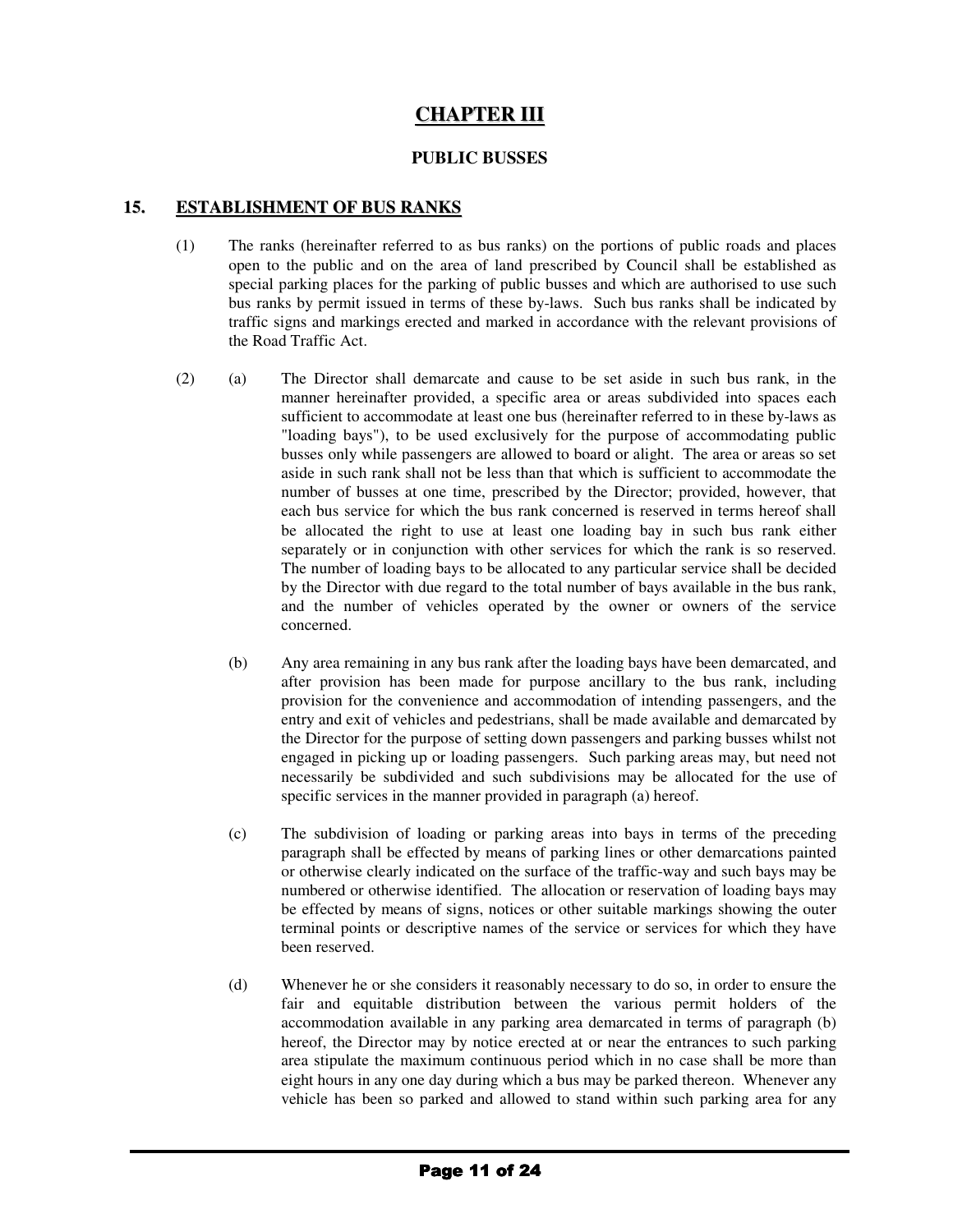continuous period not exceeding that so stipulated, it shall not again be parked in such parking area until an interval of at least thirty minutes has elapsed.

- (e) The setting aside and demarcation of portions of a bus rank as loading bays or parking areas shall be effected by means of sign or notice boards, erected at or near the entrances to such loading bays or parking areas, or by means of parking lines painted or otherwise clearly indicated on the traffic-way, and any reference in these by-laws to a bus rank shall unless the context otherwise clearly indicates, include any loading bay or parking area.
- (f) In setting aside or demarcating loading bays, parking areas or any other area necessary for purposes ancillary to the use of a bus rank or in stipulating the maximum continuous parking periods in any parking area, the Director shall endeavour to ensure that the fullest and most effective use is made of such bus ranks in the interests of both the permit holders and passengers and he or she shall have due regard to the proper regulation of vehicular and pedestrian traffic at or near any bus rank.
- (3) Council may close temporarily any bus rank or any portion thereof, established under these by-laws but, if necessary, shall establish elsewhere another permanent or temporary rank in lieu thereof.
- (4) In cases of emergency, the powers conferred by sub-section (3) to close the bus rank temporarily may be exercised by the Director or his authorised representative.

## **16. BUS RANK ALLOCATED ACCORDING TO DESTINATION OF BUSSES**

- (1) The bus ranks established in terms of section 17 shall be for the exclusive use of busses lawfully operating on the routes having the destination or outer terminal points detailed in respect of such rank by Council: Provided, however, that where any bus in respect of which a permit to use a bus rank is sought is authorised by the Motor Carrier Certificate issued in respect thereof to operate to a destination or outer terminal point other than that prescribed by Council, the Director shall issue a permit authorising such vehicle to use the bus rank most conveniently situated for the route concerned.
- (2) The provisions of this bylaw shall not derogate from the authority conferred on the Director by section 23 to allocate to or require any services or bus for which the bus rank concerned is reserved in terms of sub-section (1), to use any particular loading bay or any parking area or subdivision thereof which may be demarcated in any bus rank or specified in the permit issued in respect of any bus.

# **17. PARKING OR STANDING TIME AT LOADING BAYS**

No bus shall be parked or allowed to stand upon any portion of a bus rank set aside as a loading bay for a longer period than fifteen minutes at any one time, and where any such vehicle has been so parked or allowed to stand upon such loading bay for any continuous period not exceeding fifteen minutes it shall not again be parked or allowed to stand upon such loading bay or any portion thereof, until an interval of at least thirty minutes shall have elapsed.

# **18. PARKING OF BUSSES PROHIBITED IN CERTAIN AREAS**

Except in the case of public busses permitted to do so under these by-laws, at a bus rank established by Council, no person shall park or cause or permit to be parked any bus upon any public road within the Municipality save in any bus rank duly established in terms of these by-laws or any amendment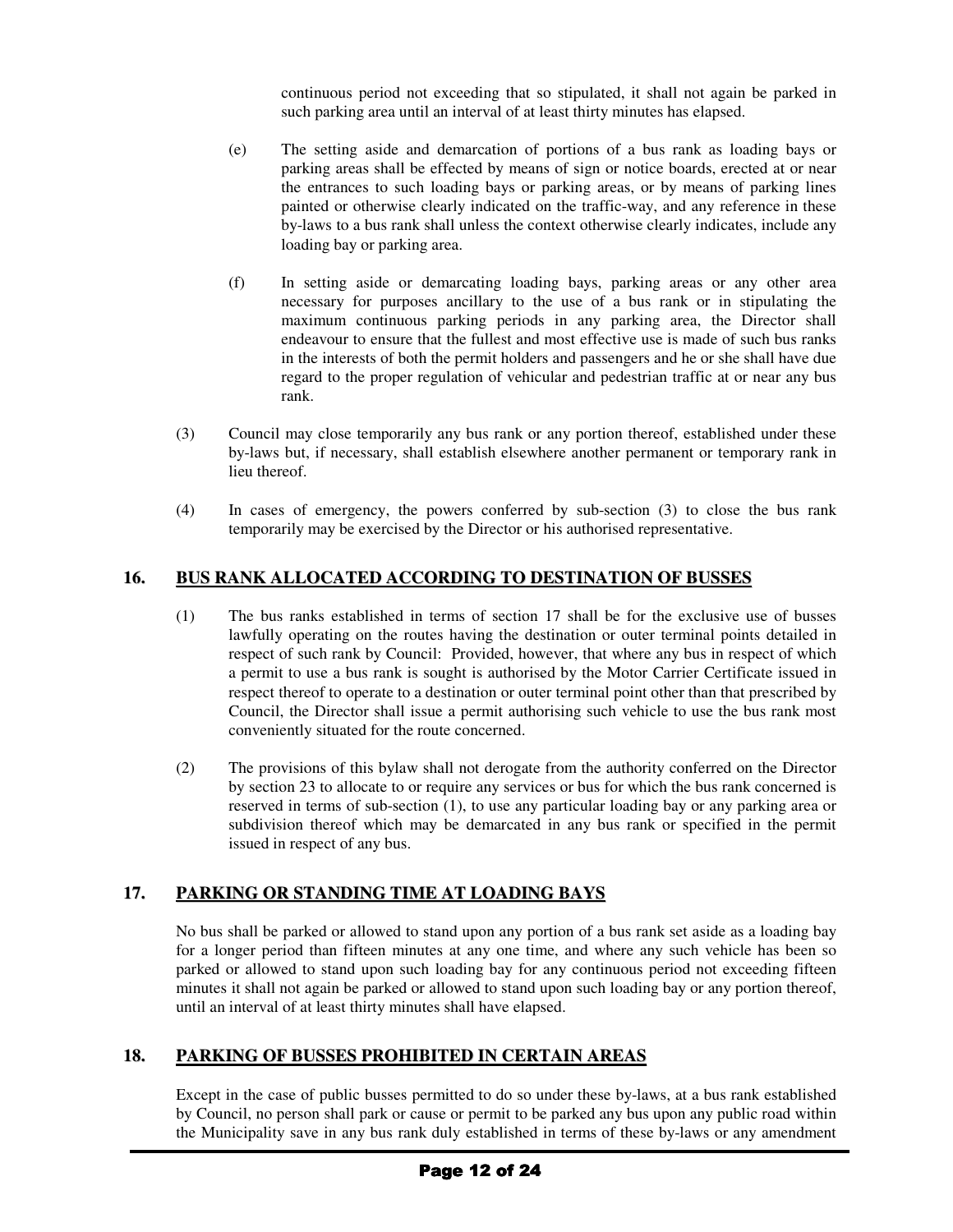thereof; provided that this provision shall not apply to a bus which is immobilised through mechanical defects; provided further that no person shall without the written consent of Council permit public busses not owned or operated by him to park on any private property within the Municipality, save for the normal repairing or servicing of busses by licensed motor garages.

## **19. UNAUTHORISED USE OF BUS RANKS PROHIBITED**

- (1) No person shall cause or permit
	- (a) any vehicle of a class other than a public bus to park or stand upon any bus rank;
	- (b) any public bus to park or stand upon any bus rank unless in possession of a permit to do so, issued in respect of such a bus in terms of these by-laws; provided that this prohibition shall not apply to any lawfully substituted bus.
- (2) No person in control of any public bus which is authorised by a current permit to use any particular loading bay, parking area or subdivision thereof in any bus rank shall cause or permit such vehicle -
	- (a) to park or stand upon or use any loading bay or parking area or portion or subdivision thereof other than that allocated in respect of such vehicle in terms of such permit, or in terms of sections 17 and 18 as the case may be;
	- (b) to park or stand upon or in any way occupy any loading bay for a continuous period longer than fifteen minutes;
	- (c) to again park or stand upon or occupy any loading bay until an interval of thirty minutes shall have elapsed after such bus has been moved from the loading bay;
	- (d) to park or stand upon any bus rank or portion thereof which is temporarily closed in terms of these by-laws;
	- (e) to remain unattended at any loading bay.
- (3) No person shall remove, damage or mutilate or in any way interfere with any signs or notices which may be erected or affixed in any bus rank by the Director in terms of these by-laws.

## **20. APPLICATION FOR PERMITS**

- (1) Application for a permit to use any bus rank or ranks shall be made in writing by the owner of the public bus or busses in respect of which the permit is sought and shall be addressed to the Director.
- (2) With effect from the date of operation of these by-laws, the applicant shall lodge with his application a receipt from the Director for the sum prescribed by Council in respect of each bus for which a permit is sought. If any application is refused in accordance with the provisions of section 24 the amount deposited by the applicant shall be refunded to him. If any application is granted, the amount so deposited shall be retained by the Director as and for the fee payable by the applicant for the use of the rank authorised by the permit provided, however, that, where a permit is sought for a period which is less than 12 months the amount payable shall be one quarter of the aforesaid sum for each completed three months of the year ending on 31 December following.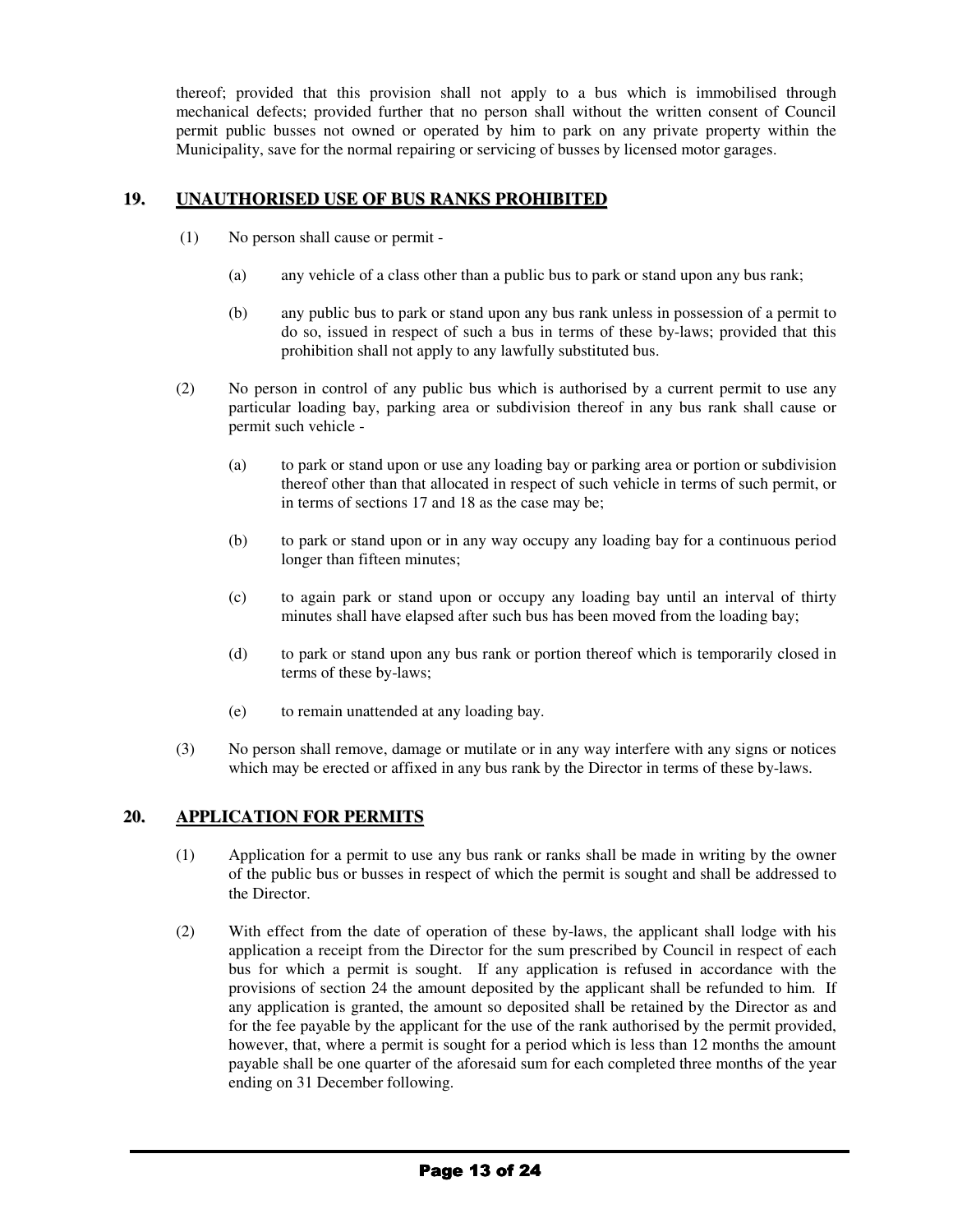(3) The provisions of sub-section (2) shall *mutatis mutandis* apply to an application for the renewal of an existing permit.

## **21. ISSUE OF PERMITS**

- (1) Subject to the provisions of sub-section (2) and of section 24 the Director may in granting any application -
	- (a) impose conditions restricting any bus in respect of which a permit is issued to a particular loading bay or parking area or subdivision thereof which may be demarcated as before provided in the bus rank concerned;
	- (b) impose conditions limiting the hours during which any bus rank or subdivision thereof may be used by the vehicle when not actually engaged in transporting passengers in terms of any road carrier permit;
	- (c) impose conditions specifying the number of vehicles which may use any portion of any one bus rank or any subdivision of such bus rank;
	- (d) impose any other conditions which the Director may deem reasonable to ensure a fair allocation of the available accommodation of any bus rank between the various applicants or for avoiding obstructions and congestion of vehicles and passengers or to ensure the proper regulation of traffic at or near the bus rank concerned.
- (2) In deciding to impose any conditions, the Director shall have regard
	- (a) to the number of public busses which can conveniently be accommodated in the bus rank set aside by Council for the use of vehicles to which the application relates, authorised by the road carrier permit to operate on the routes having the destination or outer termini detailed by Council;
	- (b) to any specified timetable referred to in the road carrier permit issued in respect of such vehicle and in accordance with which such vehicle must be operated;
	- (c) to the length of time during which the applicant for a permit has been engaged in the business of transporting passengers for reward by bus;
	- (d) to the conditions of the relevant road carrier permit issued in respect of such motor vehicle;
	- (e) any other factor which may be relevant to the object of ensuring the fullest and most effective use being made of the bus rank concerned, with due regard to the convenience of passengers and the regulations of vehicular and pedestrian traffic at or near such rank.

## **22. POWER TO REFUSE APPLICATION FOR OR TO CANCEL PERMITS**

(1) No permit shall be granted or renewed unless the applicant is the holder of a valid road carrier permit in respect of the vehicle concerned authorising the conveyance of passengers over the relative route. Any permit or renewal shall be suspended or cancelled *ipso facto* if the road carrier permit in respect of the vehicle to which the permit relates is suspended, withdrawn, cancelled or not renewed.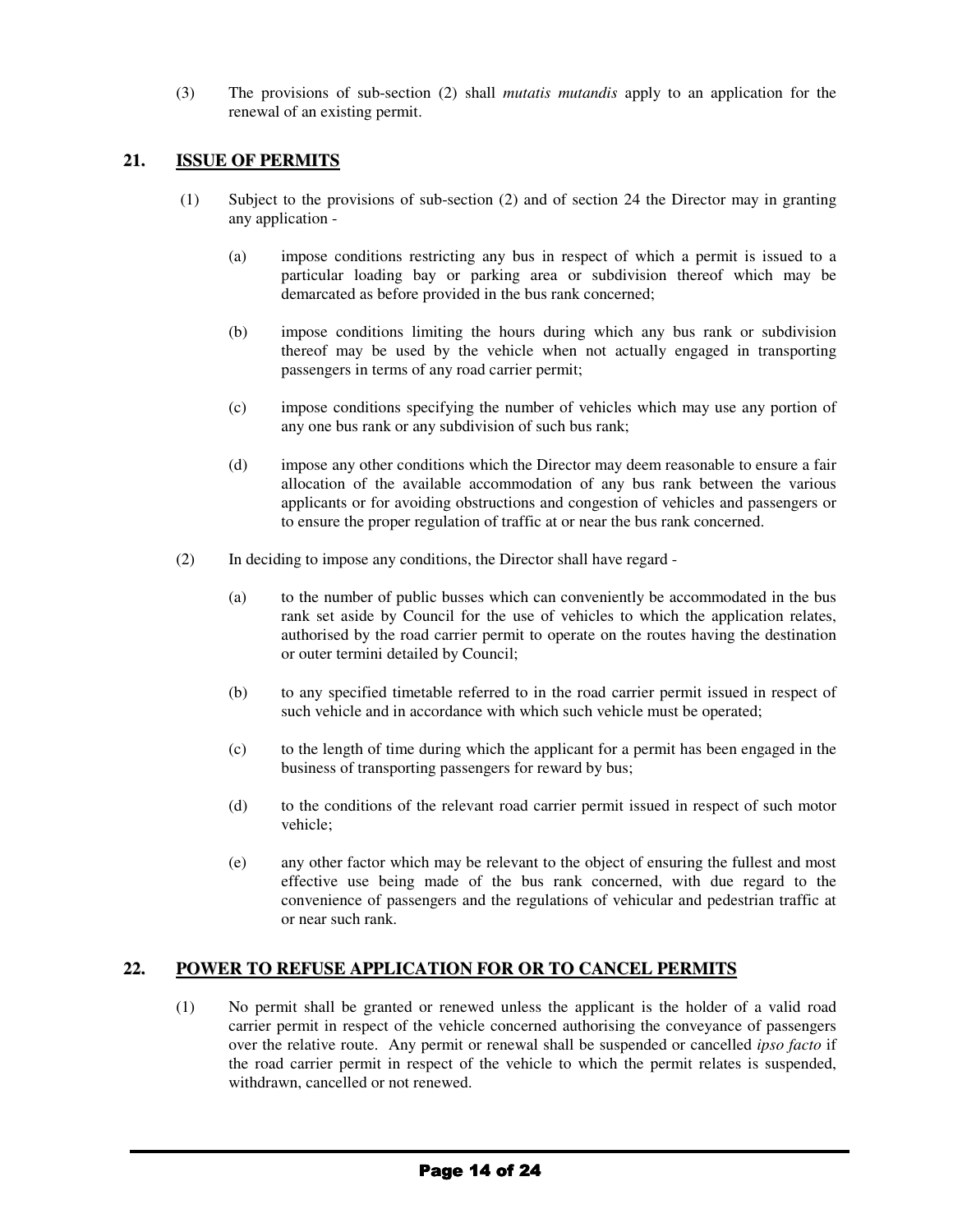(2) The cancellation or suspension of a permit in terms of this by-law shall not entitle the holder to any refund in respect of the fee paid by him.

## **23. PERMIT TO BE IN PRESCRIBED FORM**

- (1) Whenever an application for a permit is granted by him the Director shall forthwith issue to the applicant a permit substantially in a form prescribed by the Director, in respect of each public bus for which application for the right to use a bus rank was made. A permit shall be valid only for the period stated thereon.
- (2) A permit issued in terms of these by-laws shall specify the bus rank or ranks to which it relates and shall entitle the holder to use any loading bay and any available accommodation in any parking area set aside or demarcated in the bus rank to which his permit relates, or which may be specified in the permit as being allocated to him subject to the conditions endorsed thereon and to the provisions of these by-laws.
- (3) Council shall in no way be liable for the loss or damage to any vehicle or any accessory or contents of such vehicle which has been parked in any bus rank.

## **24. PERMIT TO BE CARRIED ON VEHICLE TO WHICH IT RELATES, AND OWNER'S NAME AND ADDRESS TO BE DISPLAYED**

- (1) A permit so issued shall at all times be carried in or upon the public bus to which it relates or in or upon any bus which is lawfully substituted therefore, and the driver thereof shall exhibit it to a traffic officer, police officer, or any authorised official upon demand. Failure to exhibit such permit on demand shall be an offence.
- (2) The owner of any public bus shall cause his name and address to be legibly, permanently and conspicuously affixed on the side or sides of the vehicle. Such name and address shall be painted in block letters at least 25 mm in height, and the colour of the letters shall be in contrast with the colour of the vehicle.

## **25. EXPIRY AND RENEWAL OF PERMIT**

- (1) A permit issued in terms of these by-laws shall expire on 31 December in each year.
- (2) Applications for the renewal of any permit for the following year shall be made to the Director not later than 31 December in each year, in the same manner as provided in section 22.
- (3) Applications for renewal made after 31 December aforesaid shall be treated as applications for new permits.

## **26. POWER TO THE CHIEF TRAFFIC OFFICER TO AUTHORISE SUBSTITUTION OF VEHICLE**

If at any time a public bus to which a permit relates is under repair or if for any other reason the owner thereof so desires, the Director may, by endorsement upon the permit, authorise the substitution of another vehicle therefore either temporarily or for the duration of the permit; provided however, that in cases of urgency the Director may grant such authority verbally in which case the owner shall produce the relevant permit for endorsement within 48 hours of such verbal authority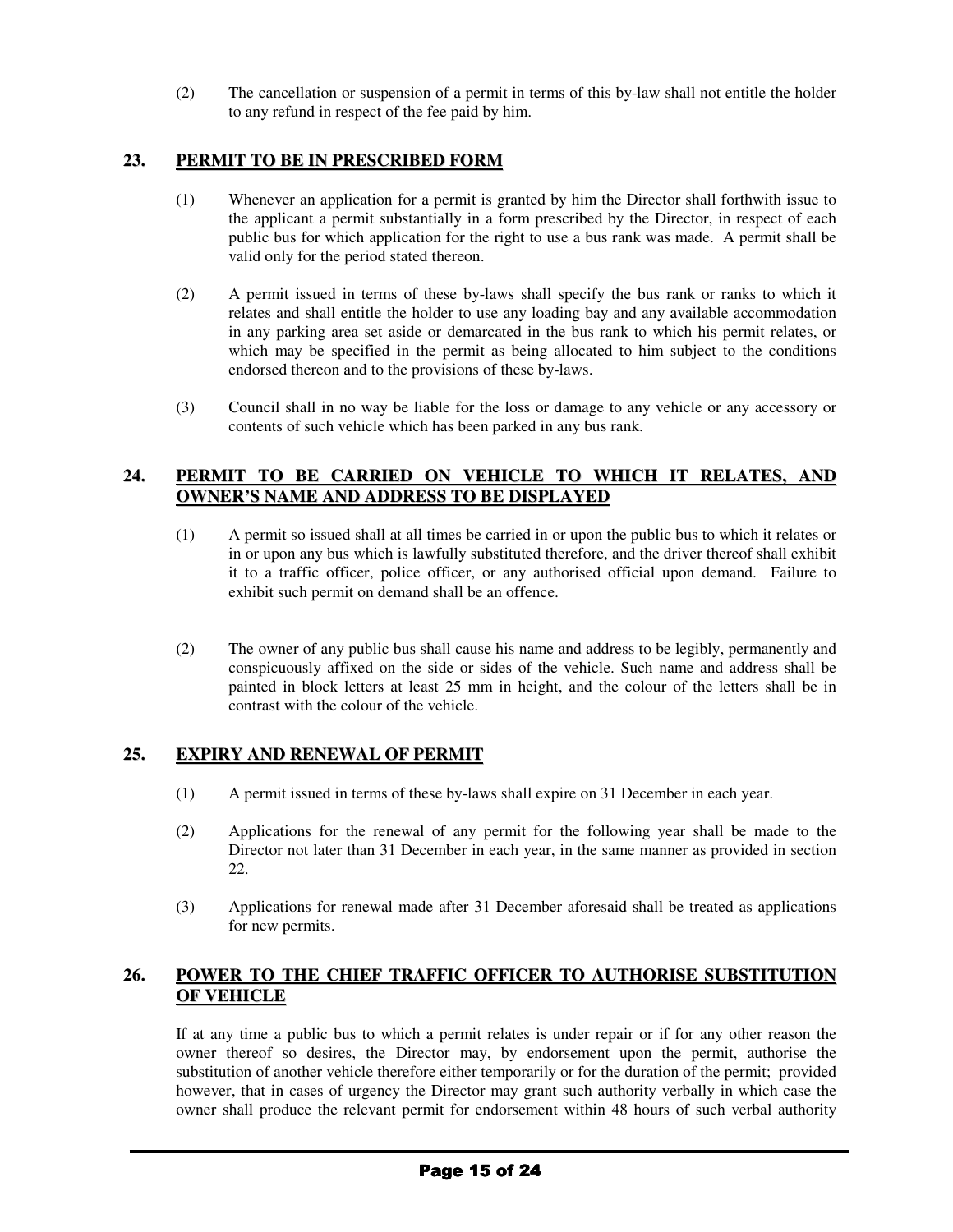having been granted; provided further than when a substituted vehicle is to be used for less than 24 hours such endorsement shall not be necessary.

## **27. PRESERVATION OF COUNCIL'S RIGHTS**

- (1) No rights possessed by the holder of any permit under these by-laws or under such permit shall operate to debar Council from permanently or temporarily closing or removing any bus rank established hereunder, or from amending these by-laws.
- (2) In the event of it being deemed necessary by Council for any reason
	- (a) to establish any new permanent bus rank either in substitution for any existing bus rank or addition thereto; or
	- (b) to alter or modify any of the routes prescribed by Council or to authorise any additional routes;

Council may, with the consent of the local Road Transportation Board and pending the promulgation of the necessary amendments to these by-laws, issue a temporary permit authorising the holder to operate to and from any such new rank or along such altered or additional route as the case may be.

## **28. DRIVERS TO OBSERVE BY-LAWS AND INSTRUCTIONS OF TRAFFIC OFFICERS**

- (1) The driver or the other person in control of any public bus shall exercise the rights conferred by the permit authorising such vehicle to use any bus rank with due regard to the rights and convenience of other vehicles authorised to use the bus rank and their passengers and shall, in addition to observing the requirements of these by-laws obey all lawful instruction or signals given by any traffic officer.
- (2) For the purpose of these by-laws all traffic officers are hereby authorised to give such instructions or signals which may be necessary to avoid obstructions and congestion of vehicles or passengers and for the proper regulation of traffic at or near the bus rank.

## **29. QUEUES**

- (1) At any bus rank or bus stop established in terms of these by-laws Council may erect or cause to be erected queue signs consisting of a notice board indicating the position and manner in which persons waiting to board a bus shall stand and form a queue which sign may or may not be supplemented by queuing barriers in the form of rails or lines marked on the surface of the area to be demarcated for the purpose of queuing.
- (2) Persons intending to board any vehicle at any bus rank or other bus stop at which queue signs have been erected shall form a queue at and from the point from which it is indicated that such vehicles will leave.
- (3) Persons forming any such queue shall take and give precedence according to the time of their arrival.
- (4) No person shall board any vehicle at any bus rank at which queue signs have been erected except from a queue (unless there are no other persons waiting to board the vehicle) and no person shall take any place in a queue in front of any person already in that queue.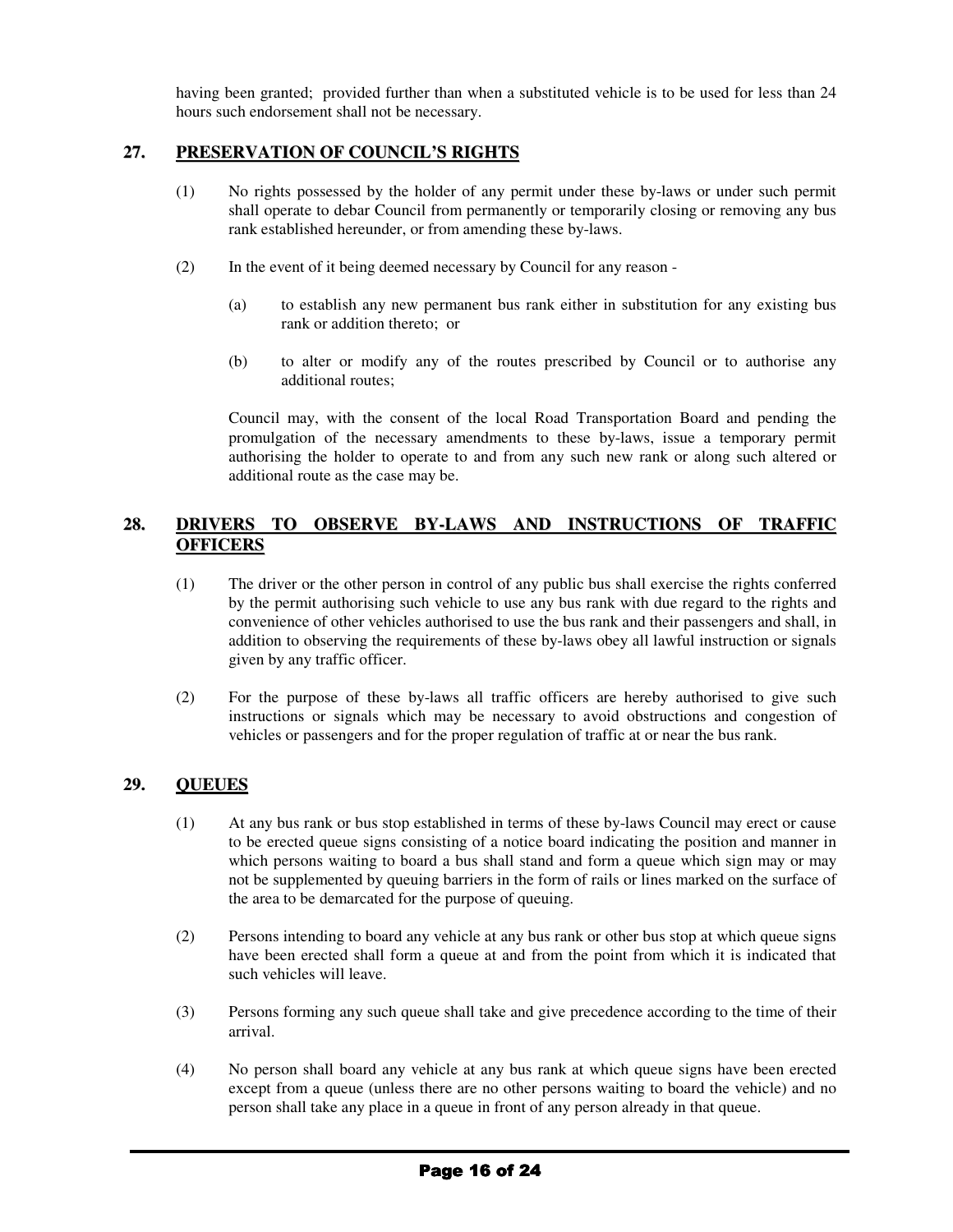- (5) Where no queue sign has been erected persons waiting at or near any bus rank or any bus stop for the purpose of boarding a bus shall form themselves in a queue not exceeding two abreast, or in single file when required thereto by a traffic officer or police officer.
- (6) Every person standing in any queue or boarding or attempting to board any bus at any bus rank or bus stop where a queue has assembled or a queue sign has been erected shall comply with all instructions given by any traffic officer or any police officer as may be necessary for the proper control of the queue or for the prevention or obstruction to vehicular or pedestrian traffic.
- (7) No person shall board any bus at any bus rank or bus stop until all persons wishing to alight therefrom shall have had reasonable opportunity to do so.
- (8) It shall be an offence for any person to enter or attempt to enter any bus which contains the total number of passengers which it is authorised to carry after being warned by the conductor or driver not to do so.
- (9) Any person who fails to comply with any provision of this bylaw or who refuses to obey the lawful instructions of any traffic officer or any police officer or who behaves in a riotous or indecent manner or who is intoxicated, may be removed from a queue or from the vicinity of the bus rank or bus stop by any traffic officer or by any police officer.

## **30. BUS ROUTE AND STOPPING PLACES**

No person shall drive any public bus along any route within the Municipality except along routes as prescribed by Council resolution.

- **31**. Council may by resolution prescribe bus stops on any routes along which public busses are permitted to travel. Such bus stops shall be denoted by a notice marked "Bus Stop".
- **32.** The driver of any public bus being used on any route within the Municipality for the purpose of conveying passengers shall, unless such bus is at the time carrying the maximum number of passengers which it is lawfully entitled to carry, stop the said bus upon being hailed at any appointed bus rank or bus stop by any person desirous of travelling by such bus and shall take up such intending passenger provided that the said passenger is not excluded by any law from being a passenger in the said bus or in contravention of any condition which may have been imposed by the local Road Transportation Board.

The provisions of this by-law shall not apply to any public bus displaying a notice or notices stating that the said bus is an express, limited stop or special bus, until such bus reaches the destination stated in such notice or notices, whereupon the provisions of this section shall *mutatis mutandis* apply to such public bus.

- **33.** The driver of any public bus upon being requested by any passenger in the said public bus to stop shall stop at the next appointed bus rank or bus stop for the purpose of allowing the said passenger to alight.
- **34.** The driver of any vehicle other than a public bus shall not allow such vehicle to stop at any bus stop prescribed in section 33.
- **35.** The driver of a public bus shall not at any time allow such public bus to remain unattended at any stopping place or stand situate on any bus-route within the Municipality.
- **36.** (1) No driver or person in charge of any bus shall -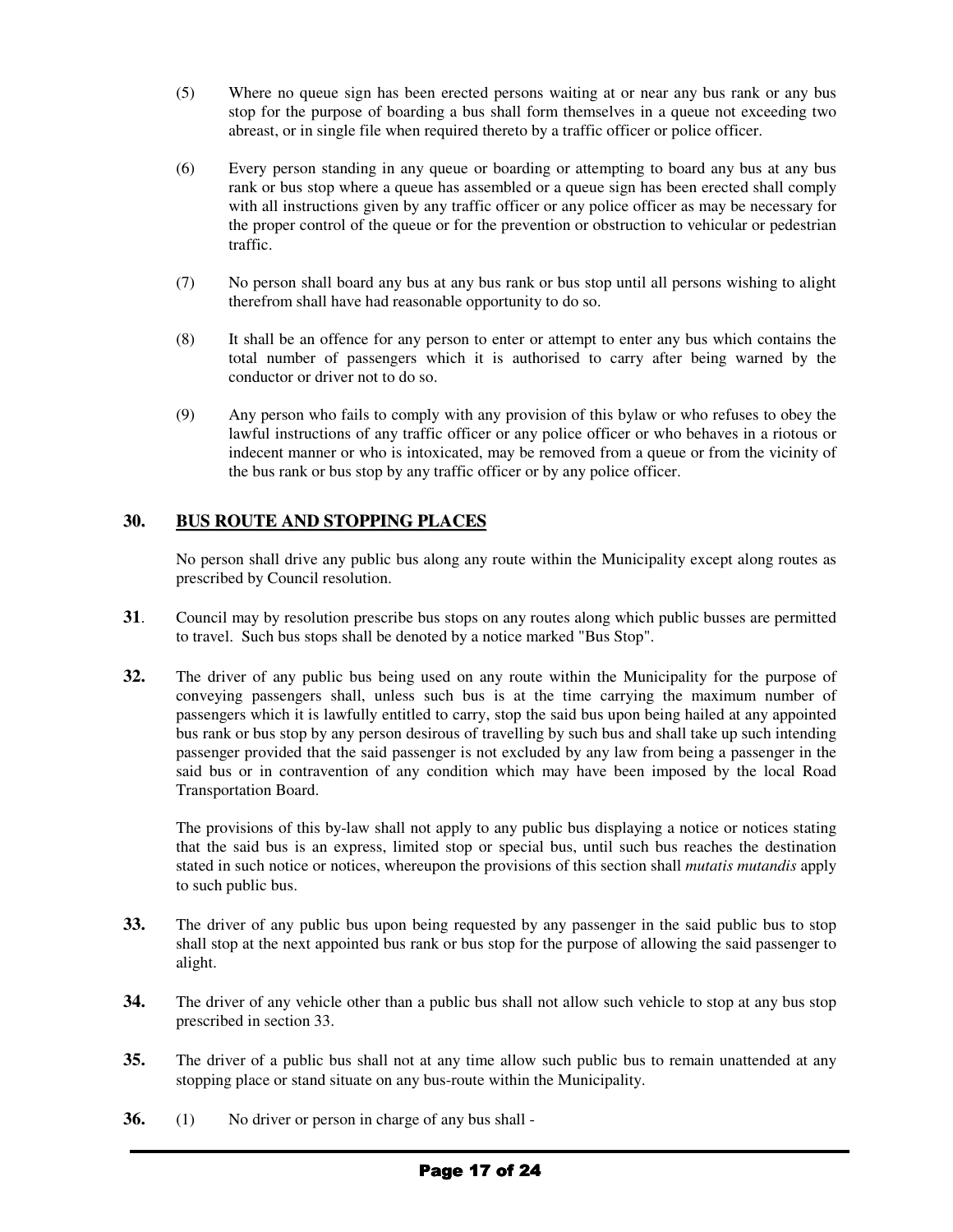- (a) pick up or set down passengers or allow any passenger or intending passenger to board or leave such bus except at a bus rank established in terms of these by-laws or at a bus stop designated in accordance with the provisions of these by-laws or any other law.
- (b) stop his vehicle at a bus stop for a longer time than is necessary for setting down or picking up passengers.
- (2) No person shall tout, importune or solicit for passengers for any bus by loitering or calling out or in any other manner whatsoever.
- (3) No person shall board or attempt to board, leave or attempt to leave any bus at any point along the route on which it is travelling other than at a designated bus stop.

## **37. RIGHT TO APPEAL TO COUNCIL**

Any bus owner, operator or driver who is aggrieved by any decision given by the Director under these by-laws shall have a right to appeal to Council.

# **CHAPTER IV**

## **METERED PARKING**

### **38. PRESCRIBED FEE SHALL BE PLACED IN PARKING METER**

- (1) Any person who parks or stops a vehicle in a metered parking bay
	- (a) during the prescribed hours shall, immediately after such vehicle has been brought to a standstill in such bay, deposit the prescribed fee in the parking meter installed in conjunction with such bay and cause such parking meter to come into operation in accordance with any direction displayed thereon; provided that if such meter indicates that the period of parking time for such bay is unexpired, such vehicle may be parked therein for a period not exceeding the unexpired portion of such period of parking time without any fee deposited; or
	- (b) before the commencement on any day of the prescribed hours, and permits such vehicle to remain therein until such commencement shall, immediately after such commencement deposit the prescribed fee in the parking meter installed in conjunction with such bay, and cause such parking meter to come into operation in accordance with any direction displayed thereon.

### **39. PROHIBITED ACTS**

- (1) No person shall
	- (a) cause or permit any vehicle parked or stopped by him in a metered parking bay to remain therein after the expiration of the period for which -
		- (i) the prescribed fee has been deposited in the parking meter installed in conjunction with such bay; or
		- (ii) parking is permitted in such a bay as indicated on a road traffic sign regulating parking or stopping on the public street or portion thereof in which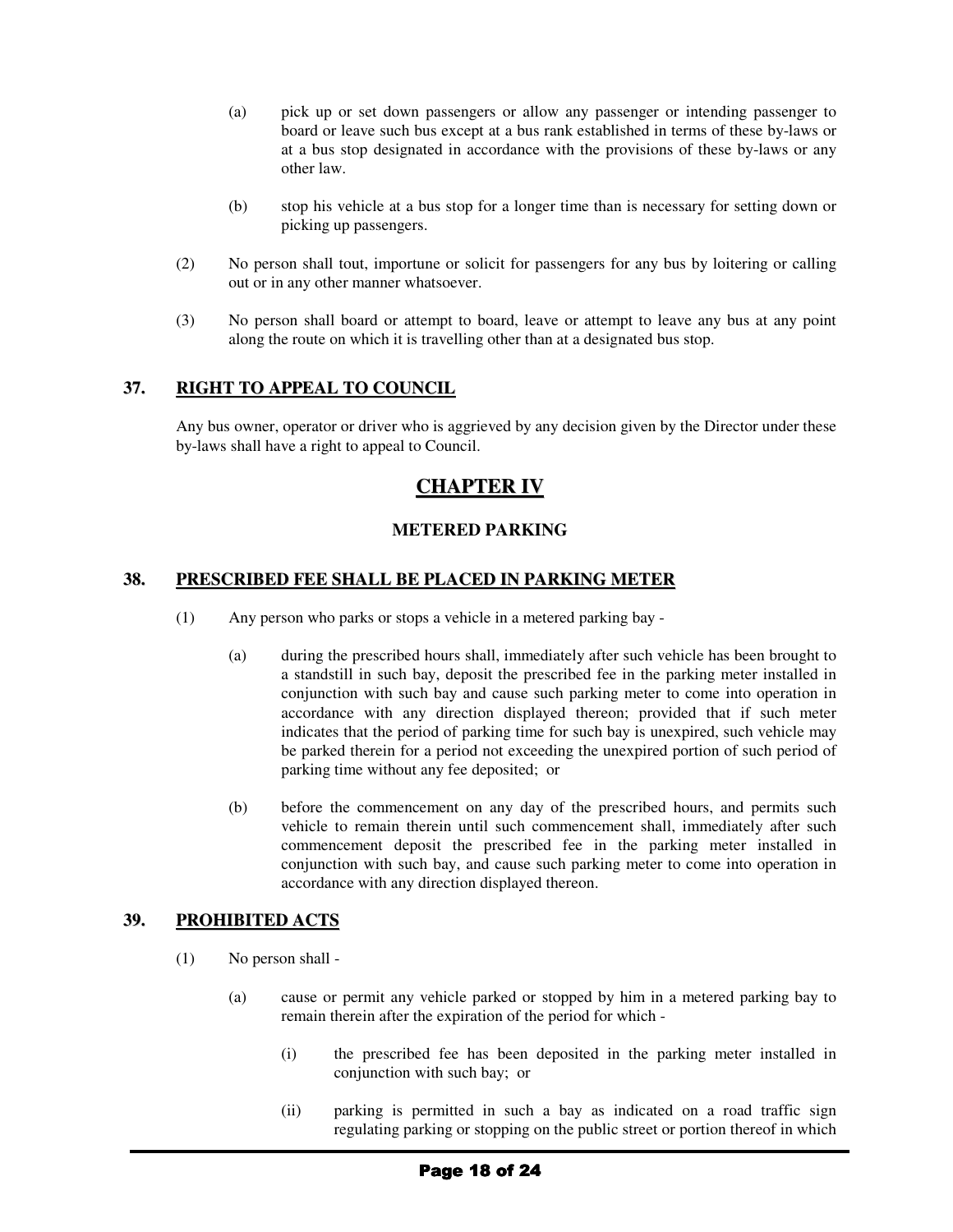such bay is situated, or attached to the parking meter installed in conjunction with such bay.

- (b) deposit any coin in a parking meter for a second time for the purpose of extending or increasing the period or parking time indicated on such parking meter in respect of any vehicle parked or stopped in the parking bay in conjunction with such parking meter installed beyond the period referred to in paragraph (a)(ii);
- (c) cause or permit a vehicle to re-occupy a metered parking bay within a period of ten minutes after it has been removed from such bay;
- (d) deposit or cause to be deposited in a parking meter any slug, device or substitute for a coin or any coin other than a coin of the currency of the Republic of South Africa; or
- (e) tamper with, deface or in any way damage any parking meter or appurtenance thereto.

### **40. PRESCRIBED HOURS**

The provisions of this chapter shall be in operation between 08h00 and 17h00 from Mondays to Fridays and 08h00 to 13h00 on Saturdays but shall not be in operation on any such day which is a public holiday.

### **41. EXEMPTIONS**

Notwithstanding anything in these by-laws contained, the driver or person in charge of the following vehicles may, subject to the provisions of this bylaw, park in a metered parking bay without payment of the prescribed fee:

- (1) Vehicles exempted in terms of Regulation 306 of the Road Traffic Act.
- (2) A vehicle operated by a licensed driver suffering from a permanent physical disability and to whom a token has been issued by the Director in terms of by-law 42(1).
- (3) (a) That a medical practitioner in terms of Section  $137(1)(b)(i)$  of the Road Traffic Act Number 29 of 1989 be exempted from the payment of parking meter fees, and that the Council reserves the right to withdraw this exemption in the event of this exemption being misused by a medical practitioner, or should this concession have an adverse effect on parking in the central business district.
	- (b) That the relevant parts of Section 137 of the Road Traffic Act 29 of 1989 be deemed to have a similar meaning of the new National Road Traffic Act 93 of 1996 unless the Act states, otherwise, once the new Act is promulgated.
- (4) A vehicle owned by a bona fide Council employee and which is used in connection with work for the Council will be granted exemption for the payment of parking meter fees.
	- (a) The Director may approve a disc for display onto the motor vehicle and the disc needs to be displayed in a manner contemplated in the Road Traffic Act no 93 of 1996.
- (5) All Council vehicles being used solely for the work of the Council.

### **42. APPLICATION FOR EXEMPTION**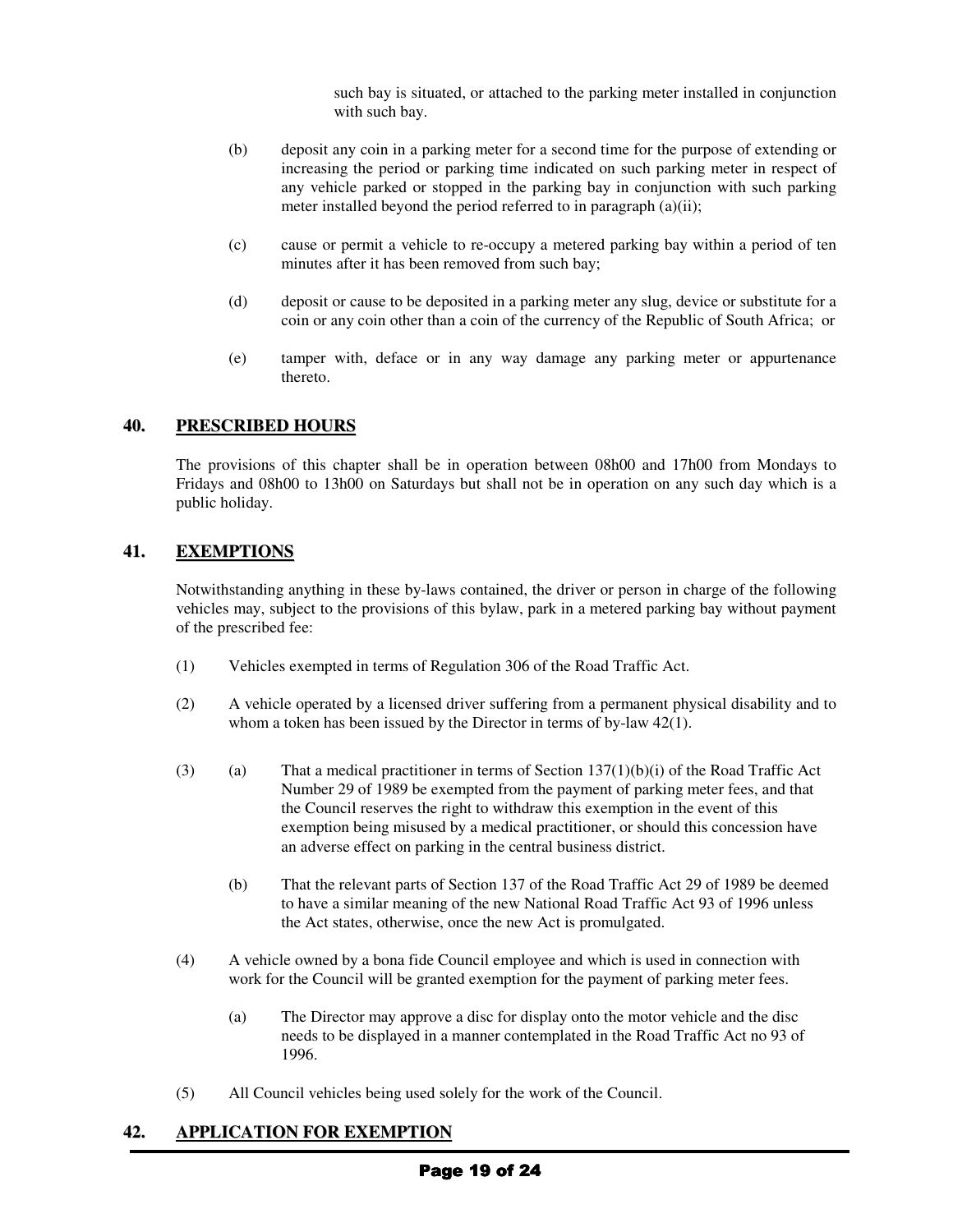- (1) A person suffering from a permanent physical disability who desires to obtain exemption in terms of section 41 shall apply in writing to the Director for a token of exemption. Such application shall be accompanied by a certificate signed by a registered medical practitioner stating the extent and effect of such disability.
- (2) The Director may in his discretion issue or refuse to issue a token to such disabled person.
- (3) If a token is lost or destroyed, the token shall not be replaced until 1 January of the following year.
- (4) Every token issued in terms of these by-laws shall expire on 31 December of the year for which it was issued and shall be renewed upon 1 January of each year.
- (5) Application for renewals shall be made in accordance with the conditions of sub-section (1) hereof.
- (6) Such a token shall be displayed on the dashboard of the vehicle in such a manner that the information thereon will be clearly visible for a traffic officer through the windscreen of that vehicle.

## **43. PRESUMPTIONS**

Whenever a vehicle is in a metered parking bay during the prescribed hours and the parking meter installed in conjunction with such bay indicates that the period of time for which a fee was last deposited in such parking meter has expired, it shall be presumed, until the contrary is proved, that such vehicle was parked in such a bay without the prescribed fee being deposited in such parking meter in accordance with the provisions of section 38.

# **CHAPTER V**

### **EXEMPTION OF MEDICAL PRACTITIONERS FROM PARKING RESTRICTIONS**

### **44. EXEMPTION OF MEDICAL PRACTITIONER**

- (1) A registered general medical practitioner shall be exempted from the provisions of any bylaw relating to parking in force in the Municipality when using, on *bona fide* professional domiciliary visits, a motor vehicle on which is displayed a badge conforming with the requirements of sub-section (2) hereof, issued to him on the authority of the Director, provided that such exemption shall not apply -
	- (a) in respect of a road traffic sign which totally prohibits parking at all times or during specified hours on any public road;
	- (b) in any area in which the stopping of vehicles is prohibited during the hours when such stopping is prohibited;
	- (c) to parking across entrances;
	- (d) where the road traffic sign concerned is one designating or demarcating a parking bay required for exclusive parking of a certain type of vehicle; or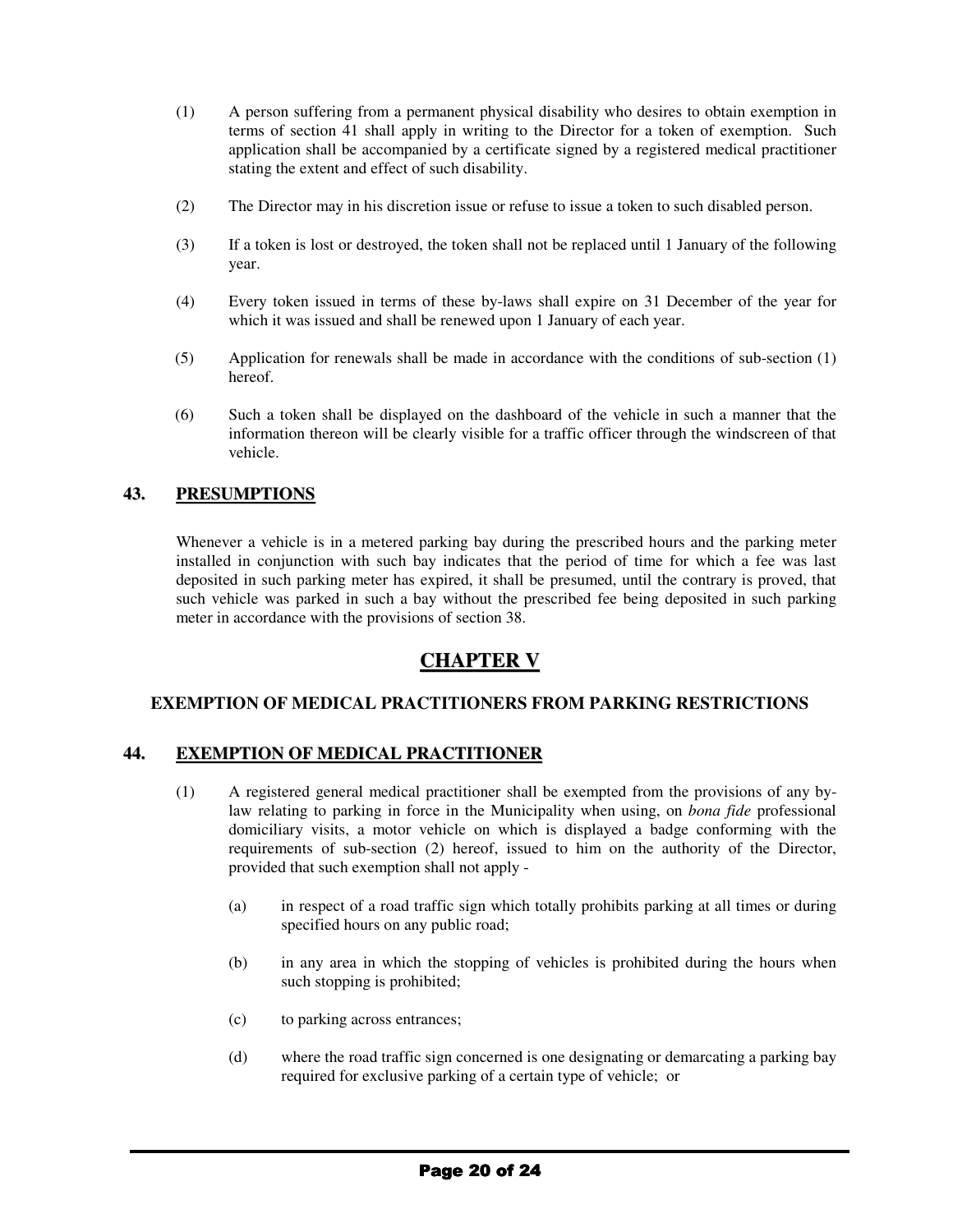- (e) where the parking of a vehicle shall cause any obstruction or danger to other road users.
- (2) (a) the badge shall be a windscreen sticker badge of a design approved by the Director displaying on the face thereof the serial number, the medical association's symbol and the name of the medical practitioner to whom it was issued.
	- (b) The badge shall be displayed on the lower nearside border of the windscreen and shall have a pocket in which is inserted a white card showing the address at which the medical practitioner is actually making a professional domiciliary visit at the time the motor vehicle to which it is affixed, is parked. The address shown on the card must be easily legible from the outside of the vehicle.
- (3) (a) Written application for the issue of a badge shall be made to the Director who may in his discretion authorise the issue of an approved badge to the applicant upon payment to Council of the prescribed fee.
	- (b) The Director shall keep a register in which he or she shall record the serial number allocated by him of the badge, the issue of which has been authorised by him, and the name of the holder.
	- (c) No duplicate badge shall be issued without the prior consent of the Director.
	- (d) Where the Director has reason to believe that any holder is abusing the privileges conferred by him by a badge he or she may withdraw the badge from the holder and privileges conveyed by the badge shall thereupon cease.

# **CHAPTER VI**

## **GENERAL PROVISIONS RELATING TO PARKING**

### **45. LIMITATION ON PARKING**

- (1) Subject to the provisions of sub-section (2), no person shall between 20h00 on one day and 06h00 on the following day, park -
	- (a) a motor vehicle which exceeds 2 400 kg in tare;
	- (b) a trailer; or
	- (c) an animal drawn vehicle

in one place on a public road within the Central Business District or General Industrial Area or in any public car park for a continuous period exceeding one hour.

(2) The provisions of sub-section (1) shall not apply to any vehicle that has been parked as a result of an accident, breakdown or other emergency for no longer than is necessitated by such accident, breakdown or other emergency.

### **46. LOADING ZONES AND PARKING BAYS**

(1) No person shall cause or permit a vehicle other than a goods vehicle to remain in a loading zone for a period of time greater than is reasonably necessary for the actual loading or offloading of persons or goods.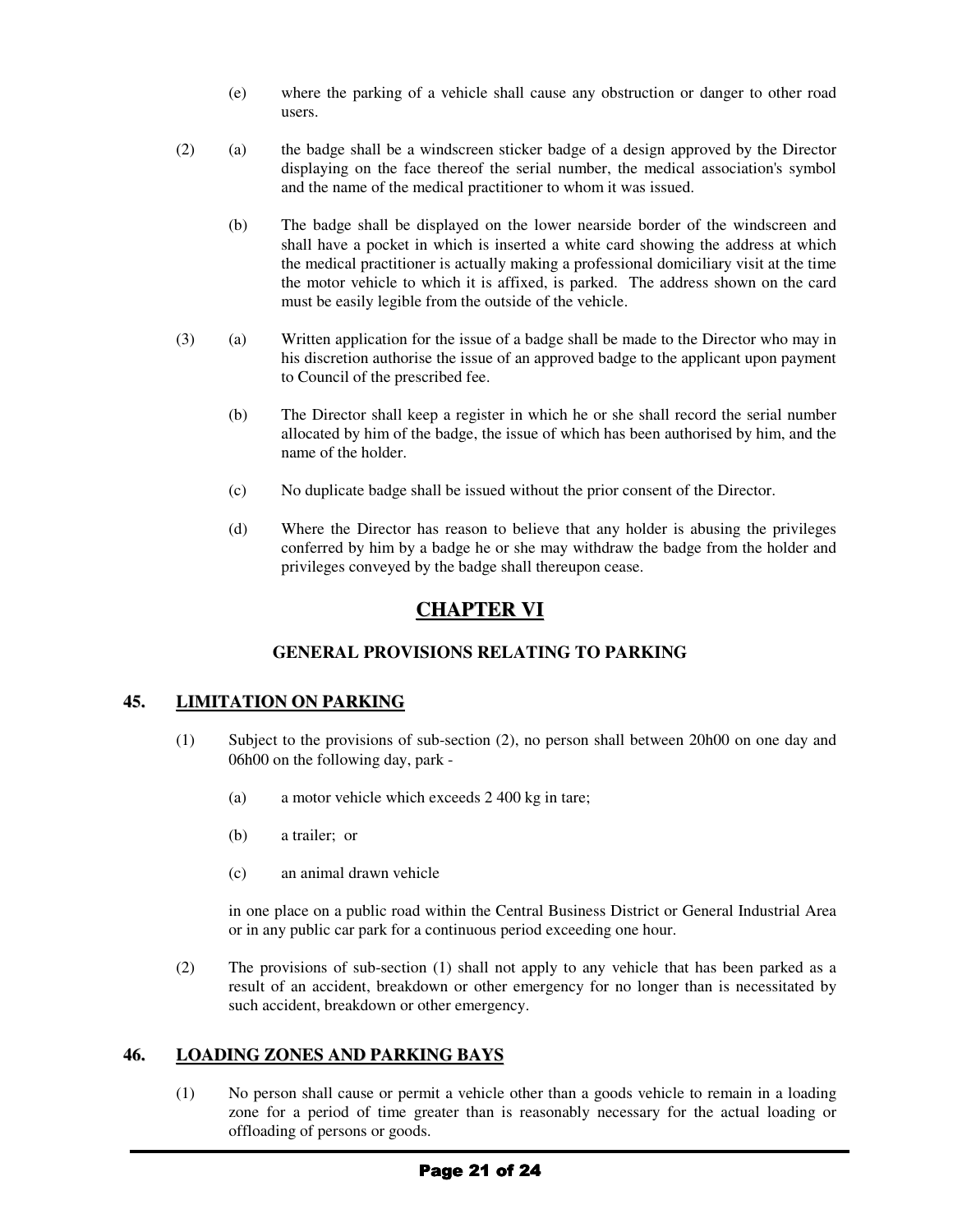- (2) No driver or person in charge of a motor vehicle may park or cause such vehicle to be parked in a demarcated parking place across any painted line marking the confines of the parking place or in such position that the said vehicle is not entirely within the area demarcated.
- (3) No person except a physically handicapped person may park a vehicle or permit such vehicle to be parked in any demarcated parking bay which has been reserved exclusively for the use by permanent physically handicapped persons and which has been indicated as such by an applicable information sign.

## **47. ACTS PROHIBITED IN PARKING BAYS**

No person shall, except with the permission in writing of the Director park any vehicle in a parking bay or in any other manner use a parking bay for the purpose of -

- (a) advertising any event, commodity or thing;
- (b) displaying any advertising sign or advertising device;
- (c) selling any goods; or
- (d) displaying any goods for sale.

## **48. PRESUMPTION REGARDING PARKING**

Whenever a vehicle is parked or stopped or caused or permitted to remain in any place in contravention of a provision of these by-laws, it shall be presumed until the contrary is proved, that such vehicle was so parked, stopped or caused so to remain by the owner thereof.

# **CHAPTER VII**

### **TROLLEYS**

- **49.** (1) No owner of a trolley shall permit such a trolley to be left on any sidewalk, parking bay or public road unattended.
	- (2) Any trolley which is found deserted on a sidewalk, parking bay or public road shall be impounded and the owner thereof shall be required to pay a pound fee as determined by Council by resolution from time to time before such trolley shall be released.

# **CHAPTER VIII**

### **MISCELLANEOUS PROVISIONS**

### **50. LOADS TO BE COVERED**

No person shall, by means of any vehicle, convey on any public road or public place any load of manure, sand, earth, gravel, grit, ashes or other substance which may be wind driven unless such load is covered by a tarpaulin or other suitable covering so as to effectively prevent any of such substances from being blown or in any other manner discharged from such vehicle.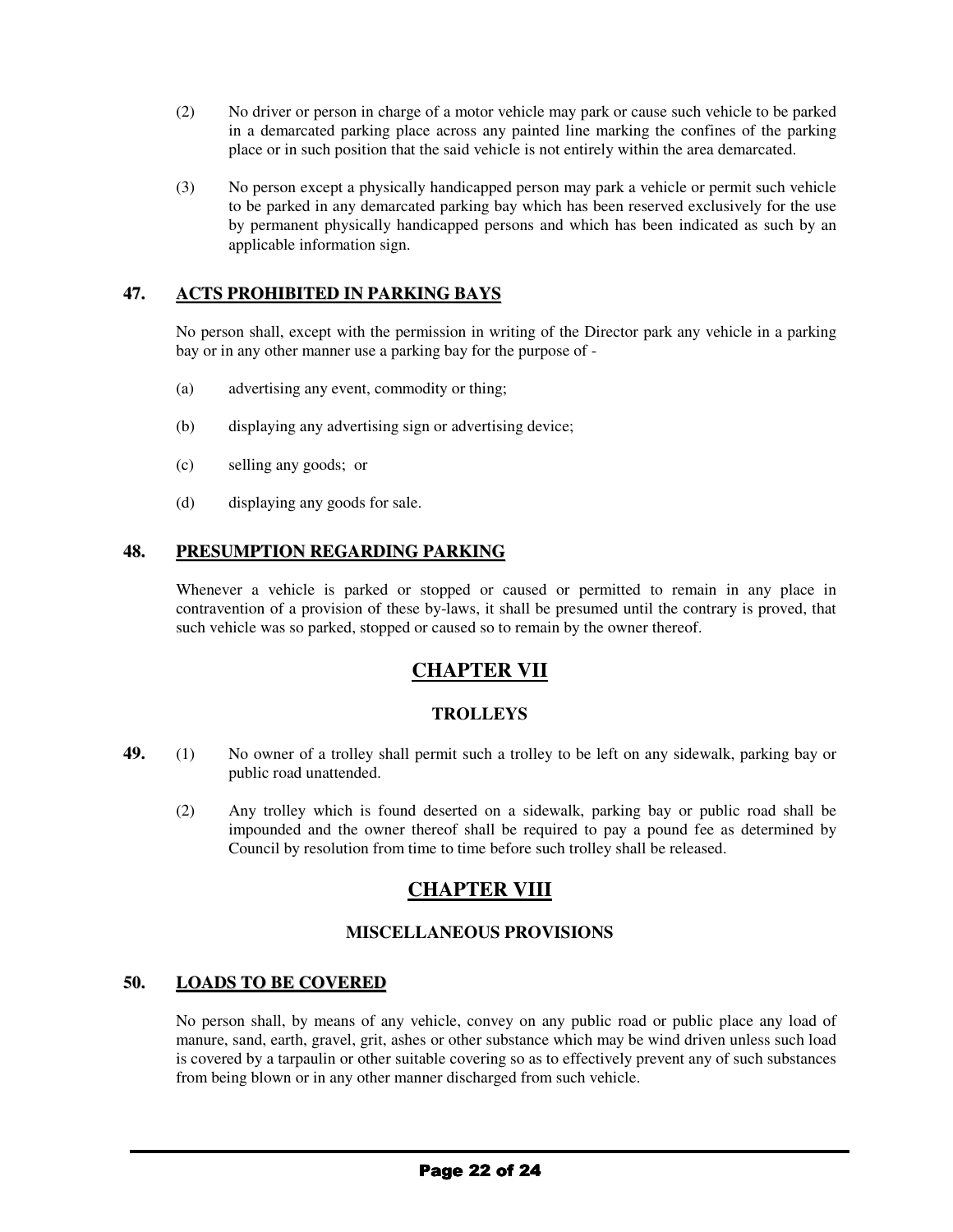## **51. CLEANING, WASHING AND REPAIRING OF VEHICLES**

No person shall clean, wash or repair any vehicle in any public street, provided that in the case of an accident, breakdown or other emergency, such repairs may be effected as may be necessary to enable such vehicle to proceed or be removed as expeditiously as possible.

## **52. ROLLER SKATES AND SKATE BOARDS**

No person shall use any public road or sidewalk for the purpose of skating on roller skates, skate boards or other similar device.

## **53. OBSTRUCTING PROCESSION**

No driver of any vehicle shall drive or attempt to drive his vehicle through or across the path of any procession authorised or permitted under these by-laws by Council while such procession is proceeding along or across any public road.

## **54. REFUSE**

No person shall -

- (1) spit upon any public pavement, public road or public place or in any public building or public vehicle of conveyance;
- (2) place upon the windscreen or any other part of any motor vehicle any paper or other material for the purpose of advertising without the permission of the owner of the said vehicle.

## **55. PERMISSION TO USE ABNORMAL VEHICLES**

- (1) Application for permission to move along a public road in terms of section 71 shall be made to the Director on the day prior to the day of the intended movement of the abnormal vehicle or of the abnormal load.
- (2) Any such application shall state the time, date and place of departure and the route to be taken.
- (3) If the Director considers that an escort is not necessary to ensure the safety of vehicles using the public roads, he or she may issue a written authority to proceed without such escort indicating the time and date of departure and the route to be taken.
- (4) If the Director considers that an escort is necessary to ensure the safety of the vehicles using the public road, he or she may allocate one or more traffic officers as escorts and may define the time and date of the intended movement and the route to be taken.
- (5) The owner of the vehicle or the person requesting the permission to move the abnormal vehicle or load shall pay the cost of any escort assigned, at the tariff determined by Council by resolution from time to time.

### **56. TRAFFIC OFFICERS ESCORT DUTIES**